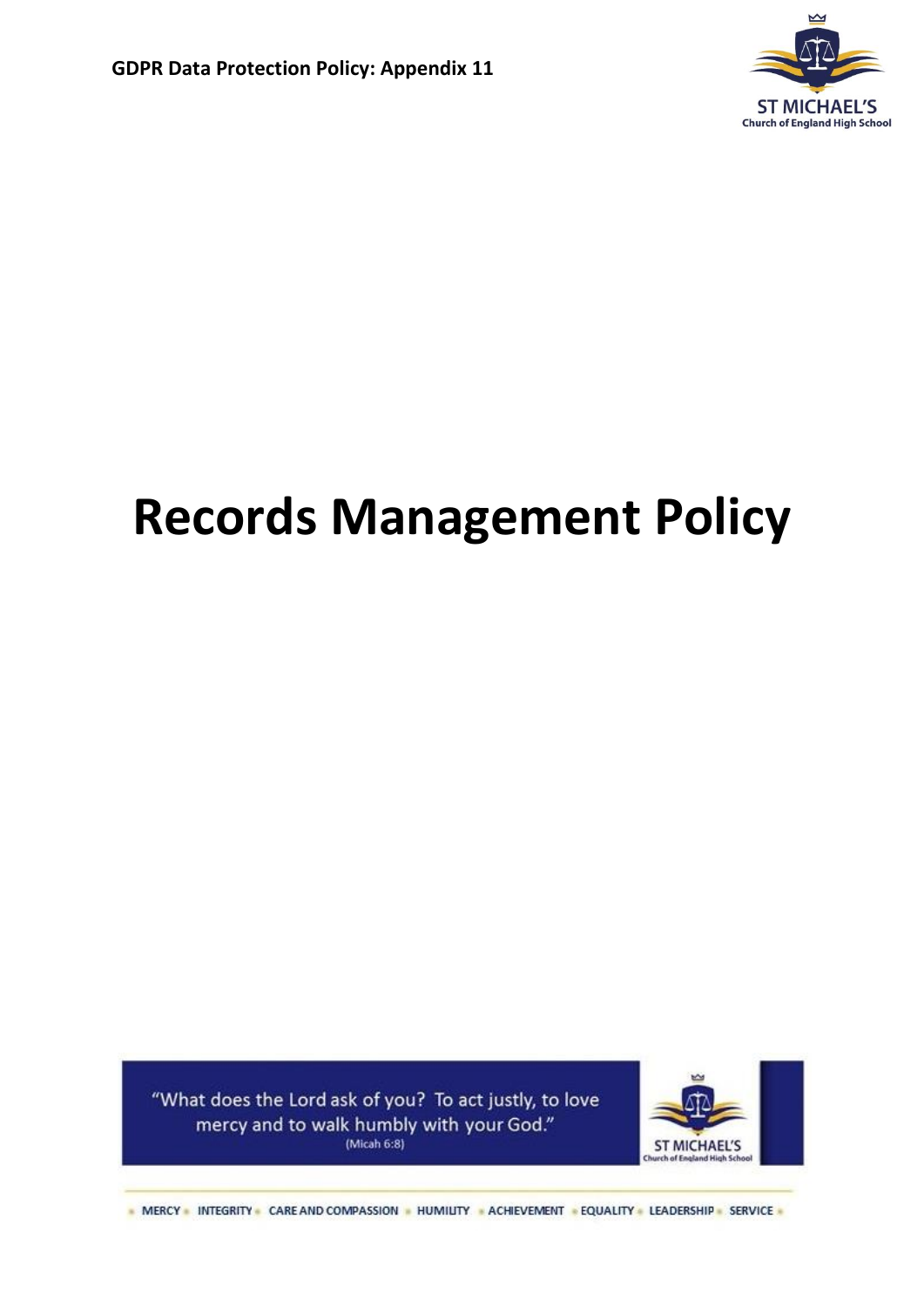# **Contents:**

[Statement of intent](#page-2-0)

- 1. [Legal framework](#page-3-0)
- 2. [Responsibilities](#page-3-1)
- 3. [Management of pupil records](#page-3-2)
- 4. [Retention of pupil records and other pupil-related information](#page-5-0)
- 5. [Retention of staff records](#page-10-0)
- 6. [Retention of senior leadership and management records](#page-12-0)
- 7. [Retention of health and safety](#page-15-0) records
- 8. [Retention of financial records](#page-17-0)
- 9. [Retention of other school records](#page-20-0)
- 10. Retention of emails
- 11. Identifying information
- 12. [Storing and protecting information](#page-22-0)
- 13. [Accessing information](#page-26-0)
- 14. [Digital continuity statement](#page-26-1)
- 15. [Information audit](#page-27-0)
- 16. [Disposal of data](#page-27-1)
- 17. School closures and record keeping
- 18. [Monitoring and review](#page-29-0)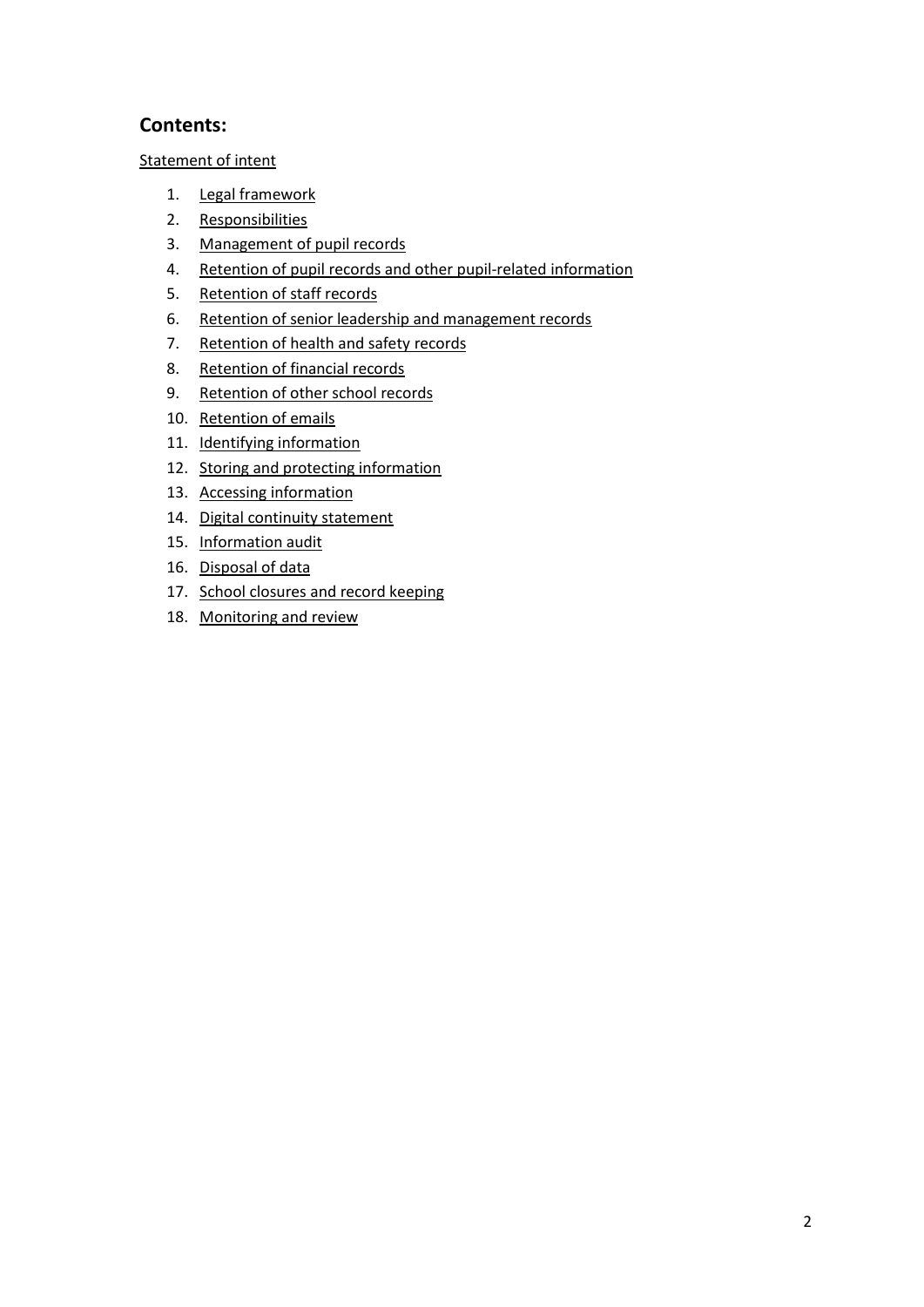# <span id="page-2-0"></span>**Statement of intent**

In our school, our Christian vision shapes all we do. All members of the school community are committed to upholding the St Michael's Church of England Christian values:

- to show love, care and kindness to all in our community
- to value what we have and to share with others
- to enable everyone to achieve their full potential

St Michael's Church of England High School is committed to maintaining the confidentiality of its information and ensuring that all records within the school are only accessible by the appropriate individuals. In line with the requirements of the Data Protection Act 1998, the school also has a responsibility to ensure that all records are only kept for as long as is necessary to fulfil the purpose(s) for which they were intended.

The school has created this policy to outline how records are stored, accessed, monitored, and disposed of, and how long data is retained for, in order to meet the school's statutory requirements.

This document complies with the requirements set out in the UK GDPR and Data Protection Act 2018.

| .<br>Way |                    |                  |
|----------|--------------------|------------------|
|          | Headteacher        | Date: 28/01/2021 |
|          | Chair of governors | Date: 28/01/2021 |

| <b>Date Agreed</b>  | 23rd March 2018               |
|---------------------|-------------------------------|
| <b>Date Updated</b> | 28 <sup>th</sup> January 2021 |
| <b>Review Date</b>  | January 2024                  |

Signed by: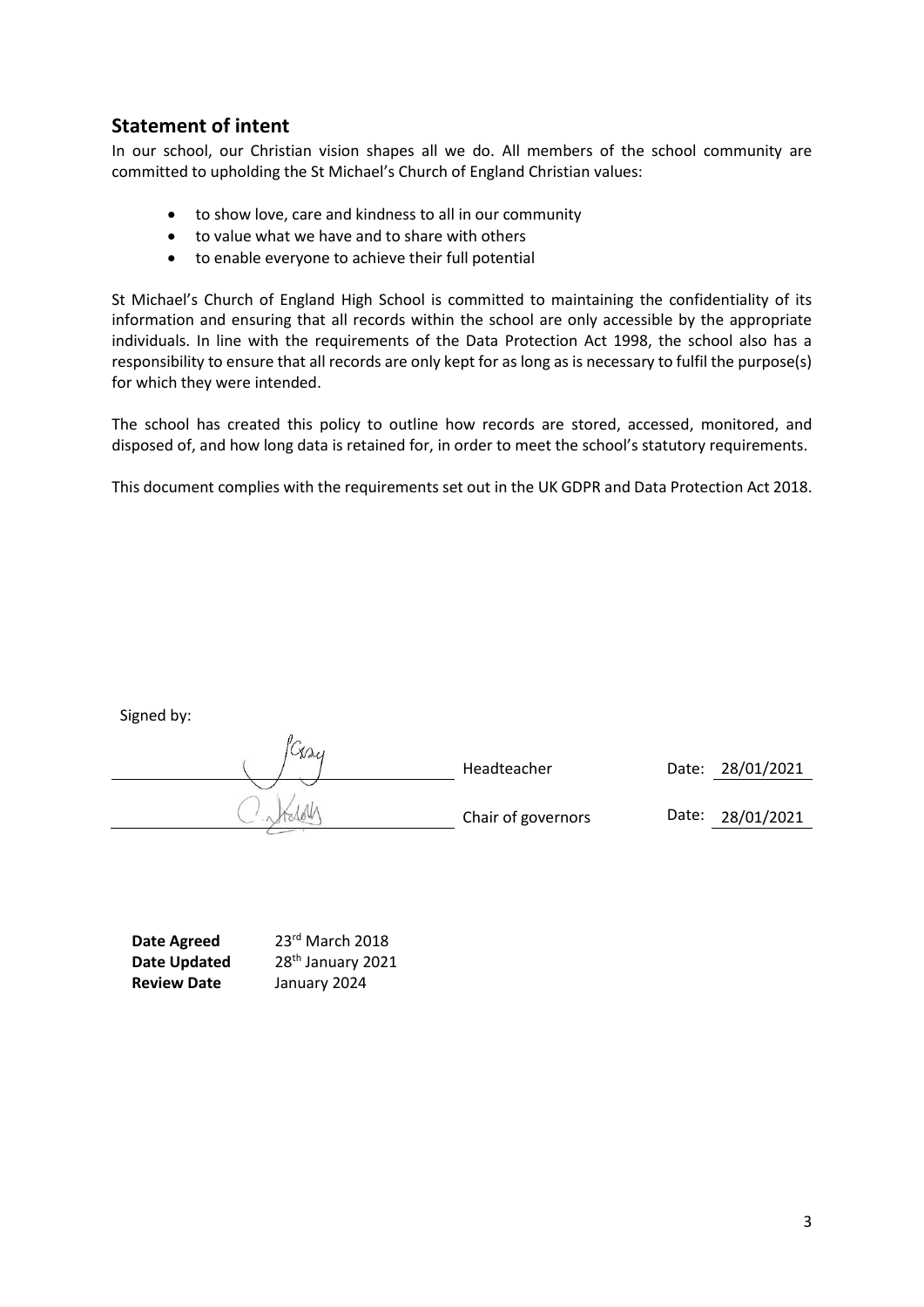# <span id="page-3-0"></span>**1. Legal framework**

- 1.1. This policy has due regard to statutory legislation including, but not limited to, the following:
	- UK General Data Protection Regulation (UK GDPR)
	- Freedom of Information Act 2000
	- Limitation Act 1980 (as amended)
	- Data Protection Act 2018
- 1.2. This policy also has due regard to the following guidance:
	- Information Records Management Society (IRMS) 'Information Management Toolkit for Schools' 2019
- 1.3. This policy will be implemented in accordance with the following school policies and procedures:
	- GDPR Data Protection Policy
	- Freedom of Information Policy
	- Online Safety Policy
	- Data and E-Security Breach Prevention & Management Plan
	- ITC & Devices Policy

#### <span id="page-3-1"></span>**2. Responsibilities**

- 2.1. The whole school has a responsibility for maintaining its records and record-keeping systems in line with statutory requirements.
- 2.2. The headteacher holds overall responsibility for this policy and for ensuring it is implemented correctly.
- 2.3. The school business manager is responsible for the management of records at the school.
- 2.4. The Assistant Headteacher, Facilities and Resources is responsible for promoting compliance with this policy, and reviewing the policy on a three yearly basis, in conjunction with the headteacher.
- 2.5. The Assistant Headteacher, Facilities and Resources is responsible for ensuring that all records are stored securely, in accordance with the retention periods outlined in this policy, and are disposed of correctly.
- 2.6. All staff members are responsible for ensuring that any records for which they are responsible for are accurate, maintained securely, and disposed of correctly, in line with the provisions of this policy.

#### <span id="page-3-2"></span>**3. Management of pupil records**

- 3.1. Pupil records are specific documents that are used throughout a pupil's time in the education system – they are documents that are passed to each school that a pupil attends and include all personal information relating to them, as well as their progress.
- 3.2. The following information is stored on the front of a pupil record, and will be easily accessible:
	- Forename, surname, and date of birth
	- Unique pupil number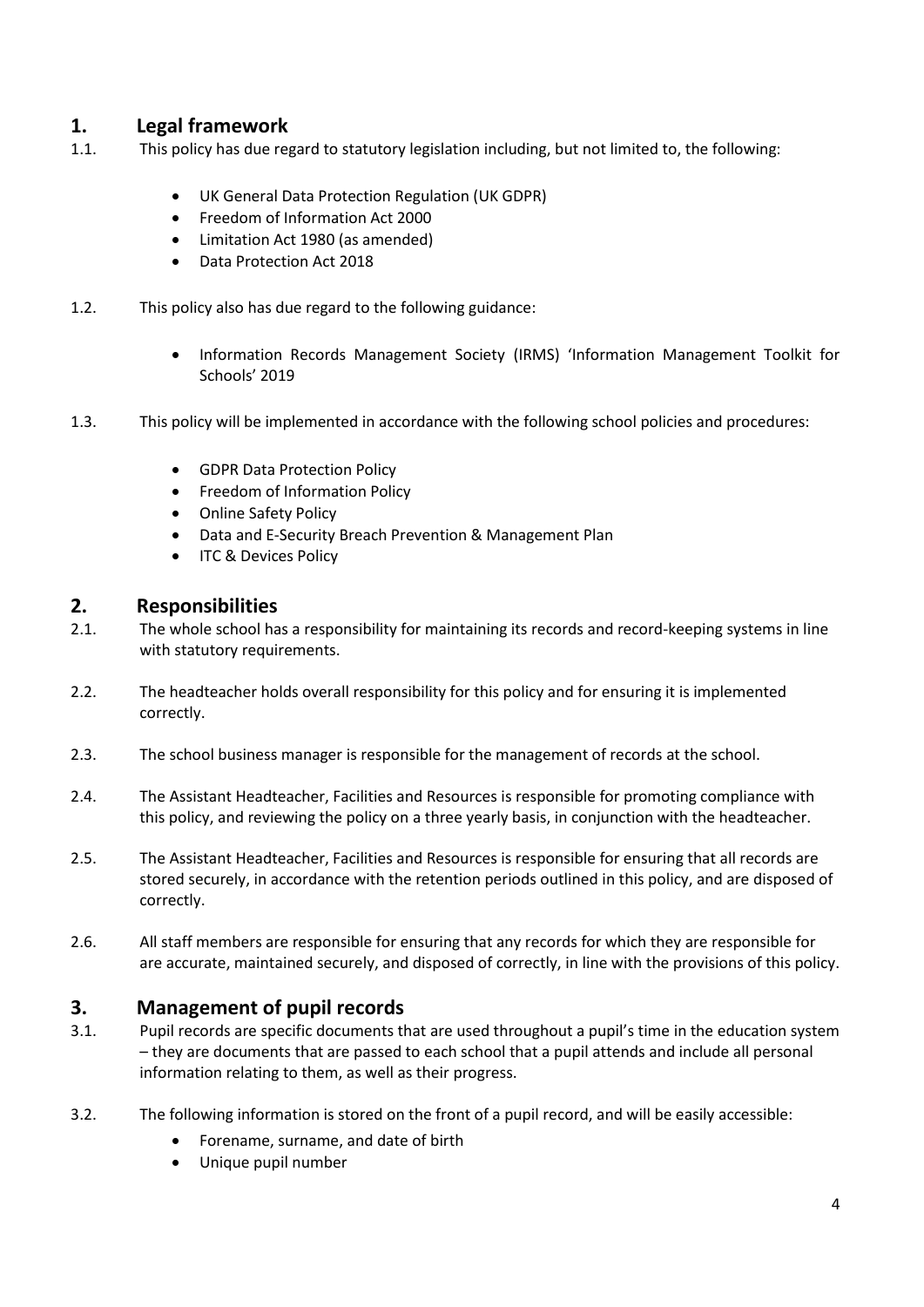- Note of the date when the file was opened
- 3.3. The following information is stored inside the front cover of a pupil record, and will be easily accessible:
	- any preferred names
	- emergency contact details and the name of the pupil's doctor
	- any allergies or other medical conditions that are important to be aware of
	- names of people with parental responsibility, including home addresses and telephone numbers
	- any other agency involvement, e.g. speech and language therapist
	- reference to any other linked files
- 3.4. The following information is stored on a pupil record and will be easily accessible:
	- admissions form
	- details of any special educational needs and disabilities (SEND)
	- If the pupil has attended an early years setting, the record of transfer
	- data collection of data checking form
	- annual written reports to parents
	- national curriculum and agreed syllabus record sheets
	- notes relating to major incidents and accidents involving the pupil
	- any information about an EHC plan, and support offered in relation to the EHC plan
	- medical information relevant to the pupil's on-going education and behaviour
	- any notes indicating child protection disclosures and reports
	- any information relating to exclusions
	- any correspondence with parents or external agencies relating to major issues, e.g. mental health
	- notes indicating that records of complaints made by parents or the pupil
	- examination results pupil copy
	- SATs results
- 3.5. The following information is subject to shorter retention periods and, therefore, still be stored separately in a personal file for the pupil in the filing room, medical room or school office as appropriate:
	- attendance registers and information
	- absence notes and correspondence
	- parental and, where appropriate, pupil consent forms for educational visits, photographs and videos, etc.
	- accident forms forms about major accidents will be recorded on the pupil record
	- consent to administer medication and administration records
	- copies of pupil birth certificates, passports etc.
	- correspondence with parents about minor issues, e.g. behaviour
	- pupil work
	- previous data collection forms that have been superseded
- 3.6. Hard copies of disclosures and reports relating to child protection are stored in a sealed envelope, in a securely locked filing cabinet in the Inclusion Office – a note indicating this is marked on the pupil's file.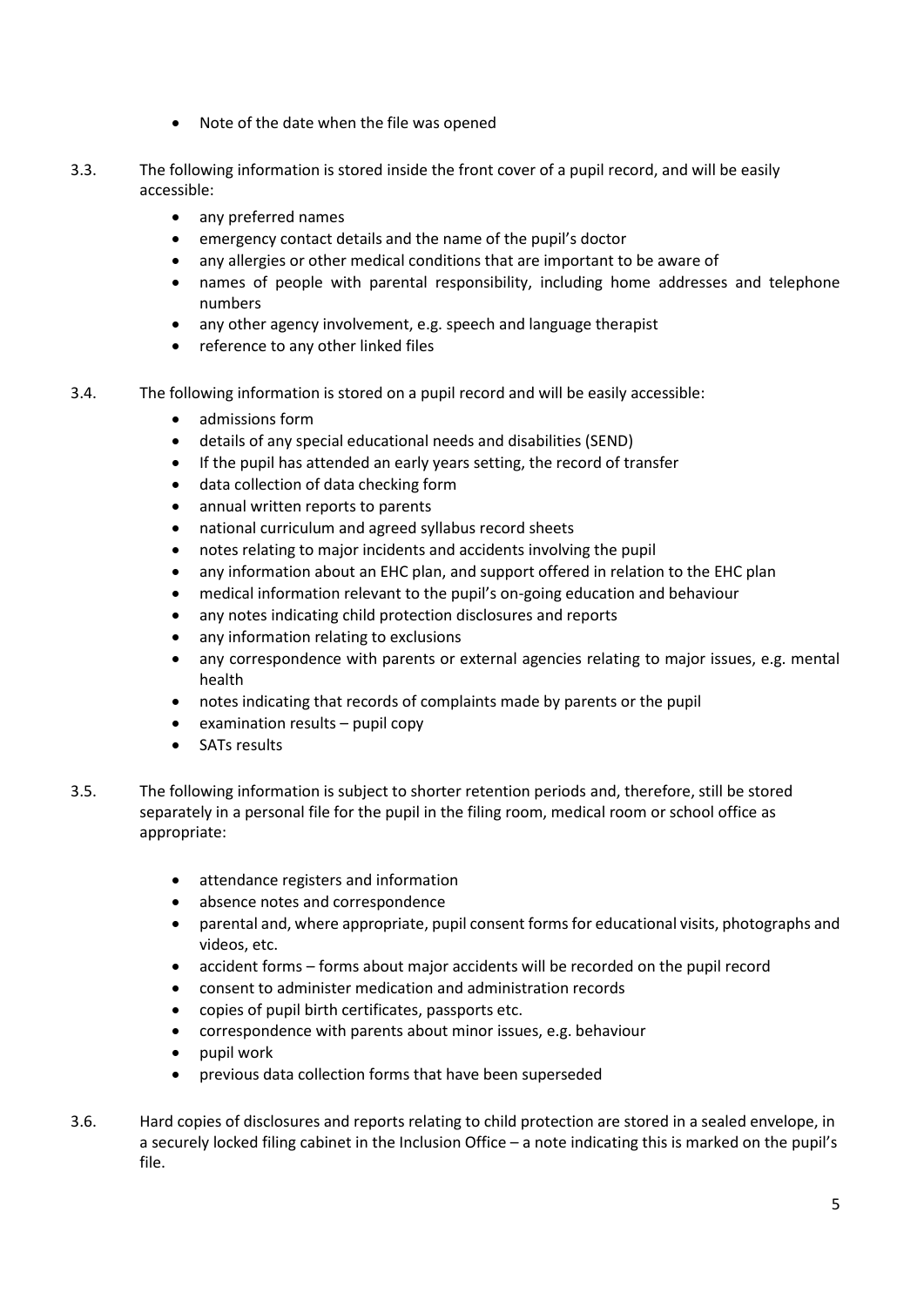- 3.7. Hard copies of complaints made by parents or the pupil are stored in a file in the headteacher's office – a note indicating this is marked on the pupil's file.
- 3.8. Actual copies of accident and incident information are stored separately on the school's management information system and held in line with the statutory retention periods outlined in this policy – a note indicating this is marked on the pupil's file. An additional copy may be placed on the pupil's file in the event of a major accident or incident.
- 3.9. The school will ensure that no pupil records are altered or amended before transferring them to the next school that the pupil will attend.
- 3.10. The only exception to the above is any records placed on the pupil's file that have a shorter retention period and may need to be removed. In such cases, the Data Manager, who is responsible for disposing of records, will remove these records.
- 3.11. Electronic records relating to the pupil's record will also be transferred to the pupil's next school. Section 12 of this policy outlines how electronic records will be transferred.
- 3.12. If any pupil attends the school until statutory school leaving age, the school will keep the pupil's records until the pupil reaches the age of 25 years.
- 3.13. The school will, wherever possible, avoid sending a pupil record by post. Where a pupil record must be sent by post, it will be sent by registered post, with an accompanying list of the files included. The school it is sent to is required to sign a copy of the list to indicate that they have received the files, and return this to the school.

#### <span id="page-5-0"></span>**4. Retention of pupil records and other pupil-related information**

- 4.1. The table below outlines the school's retention periods for individual pupil records and the action that will be taken after the retention period, in line with any requirements.
- 4.2. Electronic copies of any information and files will also be destroyed in line with the retention periods below.

| <b>Type of file</b>                        | <b>Retention period</b>                                                                                                | <b>Action taken after</b><br>retention period ends |
|--------------------------------------------|------------------------------------------------------------------------------------------------------------------------|----------------------------------------------------|
| Images used for identification<br>purposes | For the duration of the event/activity, or<br>whilst the pupil remains at school,<br>whichever is less, plus one month | Disposed of securely                               |
| Images used in displays                    | Whilst the pupil is at school                                                                                          | Disposed of securely                               |
| Images used for marketing<br>purposes      | In line with the consent period                                                                                        | Disposed of securely                               |
| Biometric data                             | For the duration of the event/activity, or<br>whilst the pupil remains at school,<br>whichever is less, plus one month | Disposed of securely                               |
| Postcodes, names and<br>characteristics    | Whilst the pupil is at school, plus five<br>years                                                                      | Disposed of securely                               |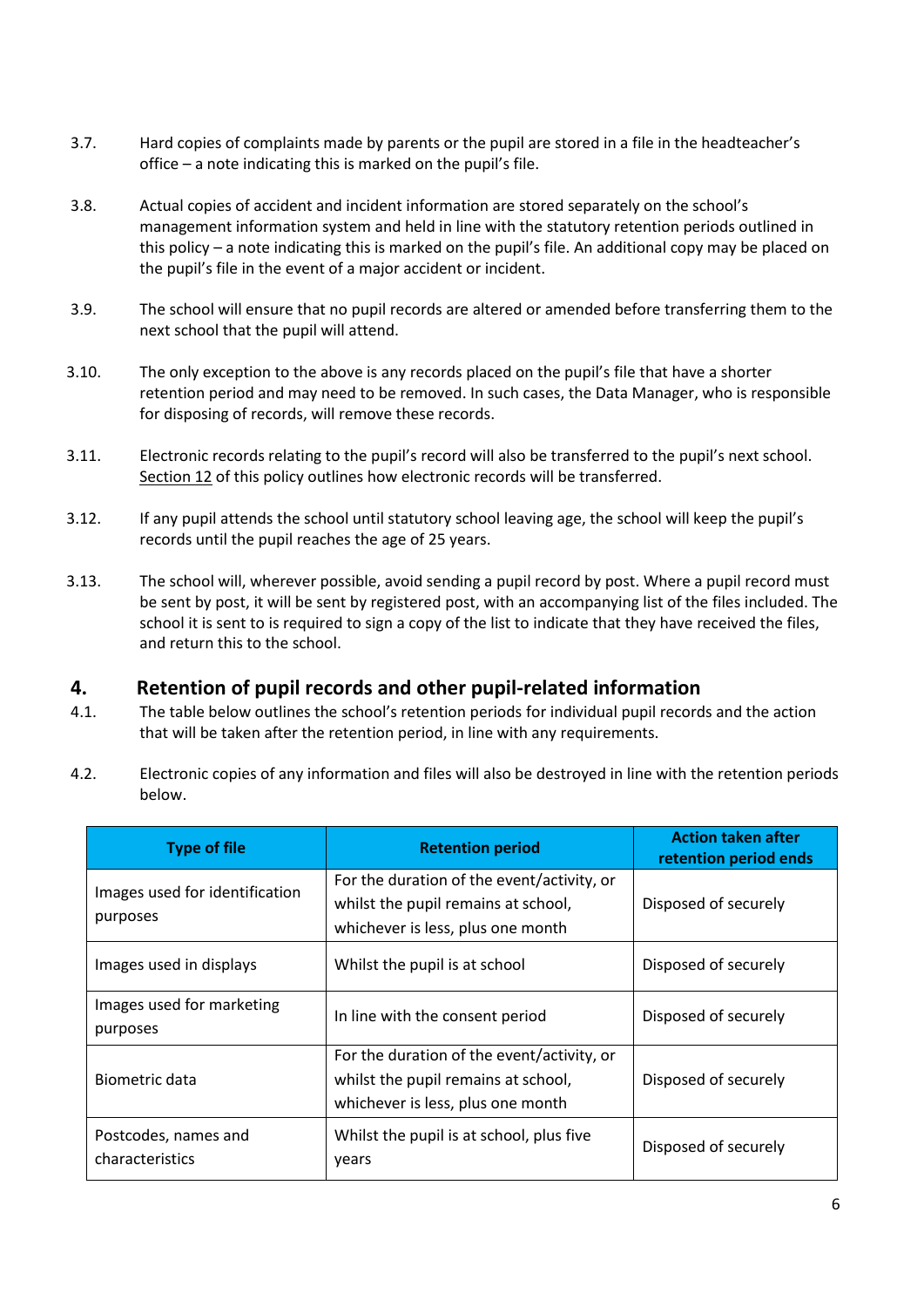| <b>Type of file</b>                                                                                                                      | <b>Retention period</b>                                                                                                                  | <b>Action taken after</b><br>retention period ends                      |
|------------------------------------------------------------------------------------------------------------------------------------------|------------------------------------------------------------------------------------------------------------------------------------------|-------------------------------------------------------------------------|
| House number and road                                                                                                                    | For the duration of the event/activity,<br>plus one month                                                                                | Disposed of securely                                                    |
|                                                                                                                                          | <b>Admissions</b>                                                                                                                        |                                                                         |
| Register of admissions                                                                                                                   | Every entry in the admissions register will<br>be preserved for a period of three years<br>after the date on which the entry was<br>made | Information is reviewed,<br>and the register may be<br>kept permanently |
| Admissions (where the<br>admission is successful)                                                                                        | Date of admission, plus one year                                                                                                         | Disposed of securely                                                    |
| Admissions appeals (where the<br>appeal is unsuccessful)                                                                                 | Resolution of the case, plus one year                                                                                                    | Disposed of securely                                                    |
| In-year secondary school<br>admissions                                                                                                   | Whilst the pupil remains at the school,<br>plus one year                                                                                 | Disposed of securely                                                    |
| Proof of address (supplied as<br>part of the admissions process)                                                                         | Current academic year, plus one year                                                                                                     | Disposed of securely                                                    |
| Supplementary information<br>submitted, including religious,<br>medical information, etc.<br>(where the admission was<br>successful)     | Information added to the pupil's file                                                                                                    | Disposed of securely                                                    |
| Supplementary information<br>submitted, including religious,<br>medical information, etc.<br>(where the admission was not<br>successful) | Retained until the appeals process is<br>complete                                                                                        | Disposed of securely                                                    |
| All records relating to the<br>creation and implementation of<br>the Admissions Policy                                                   | Life of the policy, plus three years and<br>then review                                                                                  | Disposed of securely                                                    |
| <b>Pupils' educational records</b>                                                                                                       |                                                                                                                                          |                                                                         |
| Pupils' educational records                                                                                                              | 25 years after the pupil's date of birth                                                                                                 | Reviewed and disposed of<br>securely if no longer<br>needed             |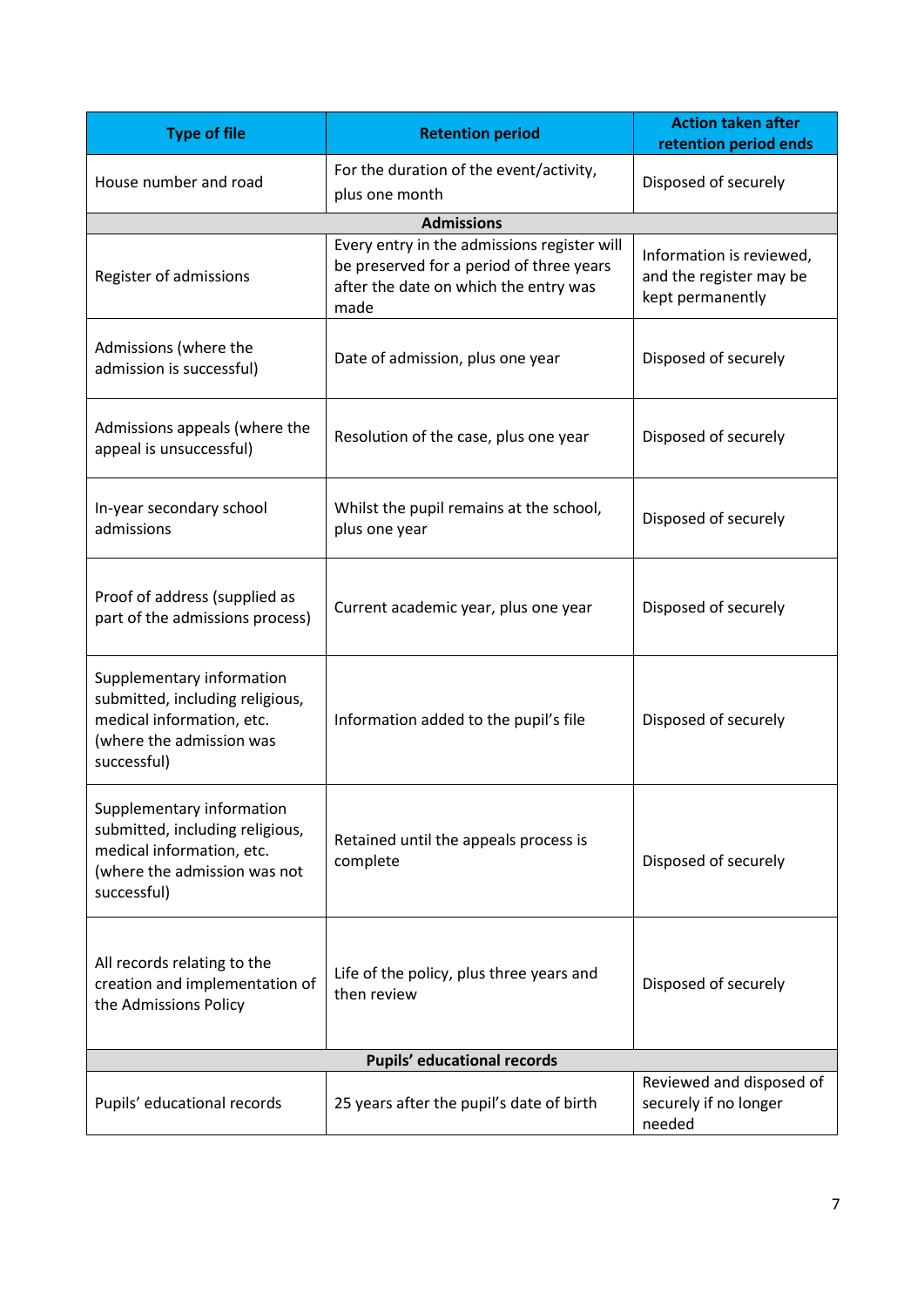| <b>Type of file</b>                                      | <b>Retention period</b>                                                                                                                                                                         | <b>Action taken after</b><br>retention period ends                                                     |
|----------------------------------------------------------|-------------------------------------------------------------------------------------------------------------------------------------------------------------------------------------------------|--------------------------------------------------------------------------------------------------------|
| <b>Public examination results</b>                        | Added to the pupil's record and<br>transferred to next school                                                                                                                                   | All uncollected certificates<br>returned to the<br>examination board                                   |
| Internal examination results                             | Added to the pupil's record and<br>transferred to next school                                                                                                                                   | Transferred to the next<br>school                                                                      |
| <b>Behaviour records</b>                                 | Added to the pupil's record and<br>transferred to the next school<br>Copies are held whilst the pupil is at<br>school, plus one year                                                            | Disposed of securely                                                                                   |
| <b>Exclusion records</b>                                 | Added to the pupil's record and<br>transferred to the next school<br>Copies are held whilst the pupil is at<br>school, plus one year                                                            | Disposed of securely                                                                                   |
| Child protection information<br>held on a pupil's record | Stored in a sealed envelope for the same<br>length of time as the pupil's record<br>Records also subject to any instruction<br>given by the Independent Inquiry into<br>Child Sex Abuse (IICSA) | Disposed of securely -<br>shredded                                                                     |
| Child protection records held in<br>a separate file      | 25 years after the pupil's date of birth<br>Records also subject to any instruction<br>given by the IICSA                                                                                       | Disposed of securely -<br>shredded                                                                     |
| Curriculum returns                                       | Current academic year, plus three years                                                                                                                                                         | Disposed of securely                                                                                   |
| Schemes of work                                          | Current academic year, plus one year                                                                                                                                                            | Review at the end of each<br>year and allocate a further<br>retention period or<br>securely dispose of |
| Timetable                                                | Current academic year, plus one year                                                                                                                                                            | Review at the end of each<br>year and allocate a further<br>retention period or<br>securely dispose of |
| Class record books                                       | Current academic year, plus one year                                                                                                                                                            | Review at the end of each<br>year and allocate a further<br>retention period or<br>securely dispose of |
| Mark books                                               | Current academic year, plus one year                                                                                                                                                            | Review at the end of each<br>year and allocate a further<br>retention period or<br>securely dispose of |
| Record of homework set                                   | Current academic year, plus one year                                                                                                                                                            | Review at the end of each<br>year and allocate a further                                               |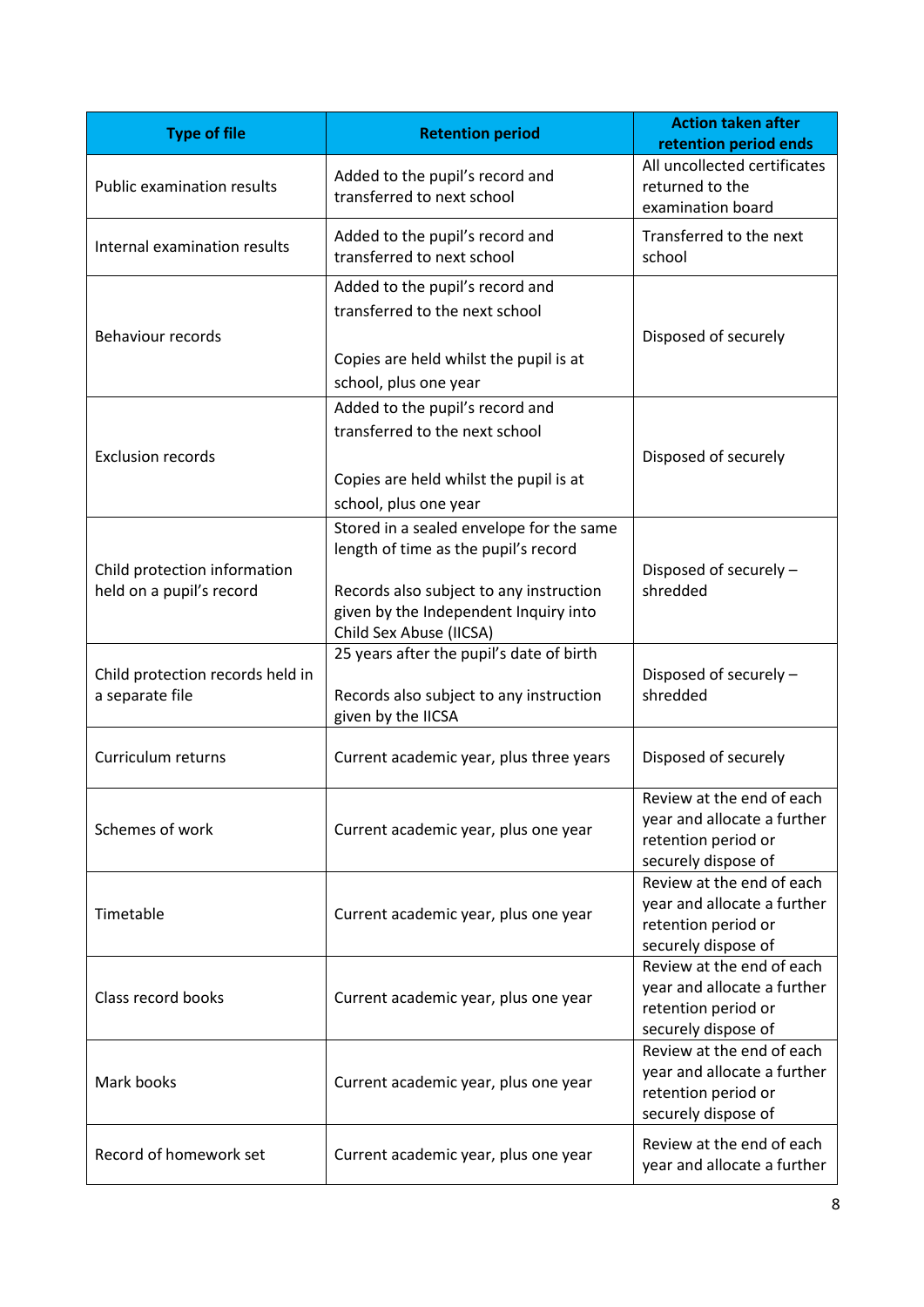| <b>Type of file</b>                                                                                                                                        | <b>Retention period</b>                                                                                                          | <b>Action taken after</b><br>retention period ends                                                     |
|------------------------------------------------------------------------------------------------------------------------------------------------------------|----------------------------------------------------------------------------------------------------------------------------------|--------------------------------------------------------------------------------------------------------|
|                                                                                                                                                            |                                                                                                                                  | retention period or<br>securely dispose of                                                             |
| Pupils' work                                                                                                                                               | Current academic year, plus one year                                                                                             | Review at the end of each<br>year and allocate a further<br>retention period or<br>securely dispose of |
| Education, training or<br>employment destinations data                                                                                                     | Whilst the pupil is at the school, plus<br>three years or from the end of KS4,<br>whichever is earliest                          | Disposed of securely                                                                                   |
|                                                                                                                                                            | <b>Attendance</b>                                                                                                                |                                                                                                        |
| Attendance registers                                                                                                                                       | Every entry is retained for a period of<br>three years after the date on which the<br>entry was made                             | Disposed of securely                                                                                   |
| Correspondence relating to any<br>absence (authorised or<br>unauthorised)                                                                                  | Current academic year, plus two years                                                                                            | Disposed of securely                                                                                   |
|                                                                                                                                                            | <b>Medical information and administration</b>                                                                                    |                                                                                                        |
| Permission slips                                                                                                                                           | For the duration of the period that<br>medication is given, plus one month                                                       | Disposed of securely                                                                                   |
| Medical conditions - ongoing<br>management                                                                                                                 | Added to the pupil's record and<br>transferred to the next school<br>Copies held whilst the pupil is at school,                  | Disposed of securely                                                                                   |
|                                                                                                                                                            | plus one year                                                                                                                    |                                                                                                        |
| Medical incidents that have a<br>behavioural or safeguarding<br>influence                                                                                  | Added to the pupil's record and<br>transferred to the next school<br>Copies held whilst the pupil is at school,<br>plus 25 years | Disposed of securely                                                                                   |
|                                                                                                                                                            | <b>SEND</b>                                                                                                                      |                                                                                                        |
| SEND files, reviews and EHC<br>plans, including advice and<br>information provided to<br>parents regarding educational<br>needs and accessibility strategy | The pupil's date of birth, plus 31 years                                                                                         | Disposed of securely                                                                                   |
| <b>Curriculum management</b>                                                                                                                               |                                                                                                                                  |                                                                                                        |
| <b>SATs results</b>                                                                                                                                        | 25 years after the pupil's date of birth (as<br>stated on the pupil's record)                                                    | Disposed of securely                                                                                   |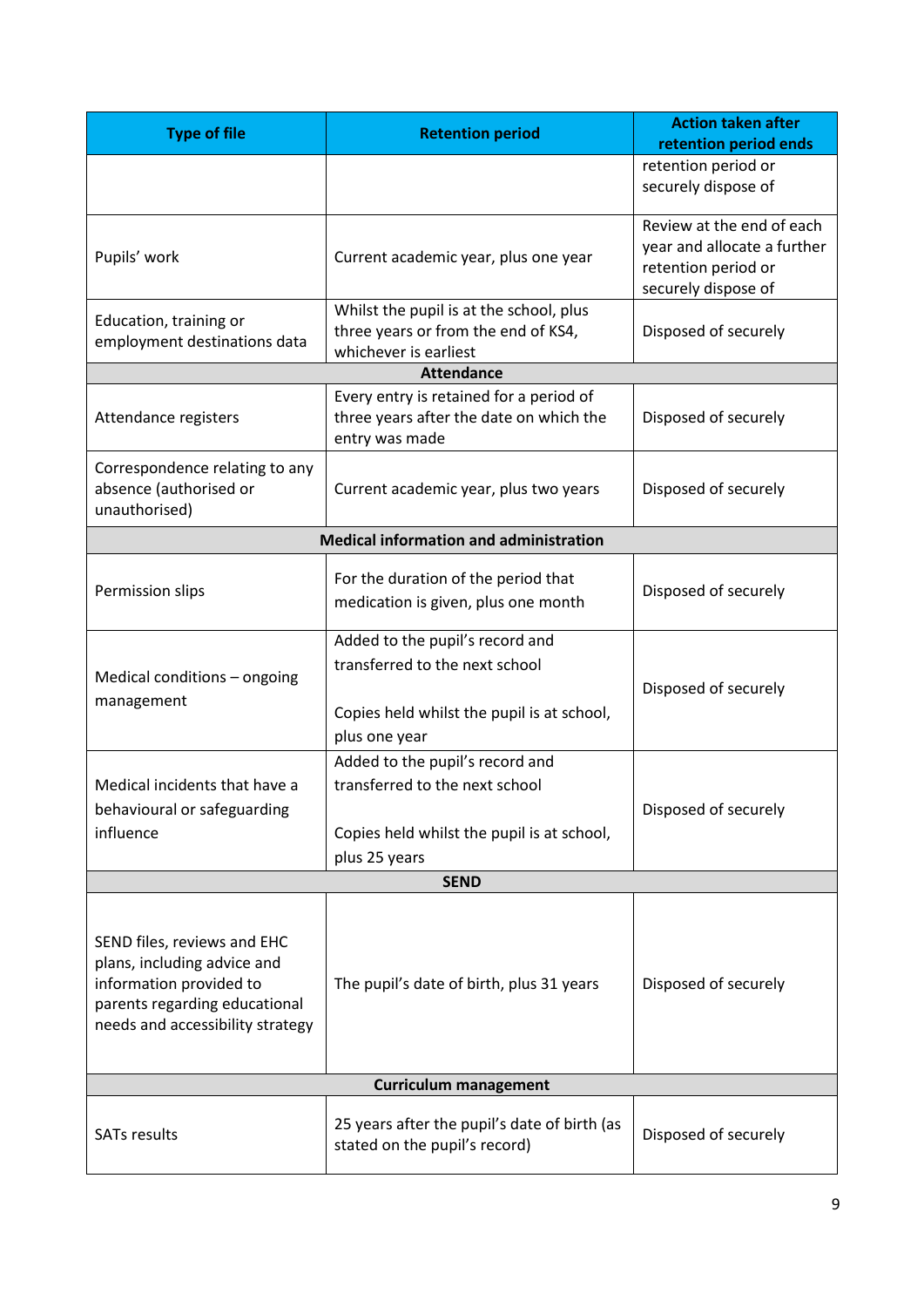| <b>Type of file</b>                                                            | <b>Retention period</b>                                                                                                                                                                            | <b>Action taken after</b><br>retention period ends |
|--------------------------------------------------------------------------------|----------------------------------------------------------------------------------------------------------------------------------------------------------------------------------------------------|----------------------------------------------------|
| <b>Examination papers</b>                                                      | Until the appeals/validation process has<br>been completed                                                                                                                                         | Disposed of securely                               |
| <b>Published Admission Number</b><br>(PAN) Reports                             | Current academic year, plus six years                                                                                                                                                              | Disposed of securely                               |
| Valued added and contextual<br>data                                            | Current academic year, plus six years                                                                                                                                                              | Disposed of securely                               |
| Self-evaluation forms (internal<br>moderation)                                 | Current academic year, plus one year                                                                                                                                                               | Disposed of securely                               |
| Self-evaluation forms (external<br>moderation)                                 | Retained until superseded                                                                                                                                                                          | Disposed of securely                               |
| Pupils' work                                                                   | Returned to pupils at the end of the<br>academic year, or retained for the<br>current academic year, plus one year                                                                                 | Disposed of securely                               |
|                                                                                | <b>Extra-curricular activities</b>                                                                                                                                                                 |                                                    |
| Field file - information taken on<br>school trips                              | Until the conclusion of the trip, plus one<br>month<br>Where a minor incident occurs, field files<br>are added to the core system as<br>appropriate                                                | Disposed of securely                               |
| Financial information relating<br>to school trips                              | Whilst the pupil remains at school, plus<br>one year                                                                                                                                               | Disposed of securely                               |
| Parental consent forms for<br>school trips where no major<br>incident occurred | Until the conclusion of the trip                                                                                                                                                                   | Up to 22 years after the<br>pupil's date of birth  |
| Parental consent forms for<br>school trips where a major<br>incident occurred  | 25 years after the pupil's date of birth, on<br>the pupil's record (permission slips of all<br>pupils on the trip will also be held to<br>show that the rules had been followed<br>for all pupils) | Disposed of securely                               |
| Educational visitors in school -<br>sharing of personal information            | Until the conclusion of the visit, plus one<br>month                                                                                                                                               | Disposed of securely                               |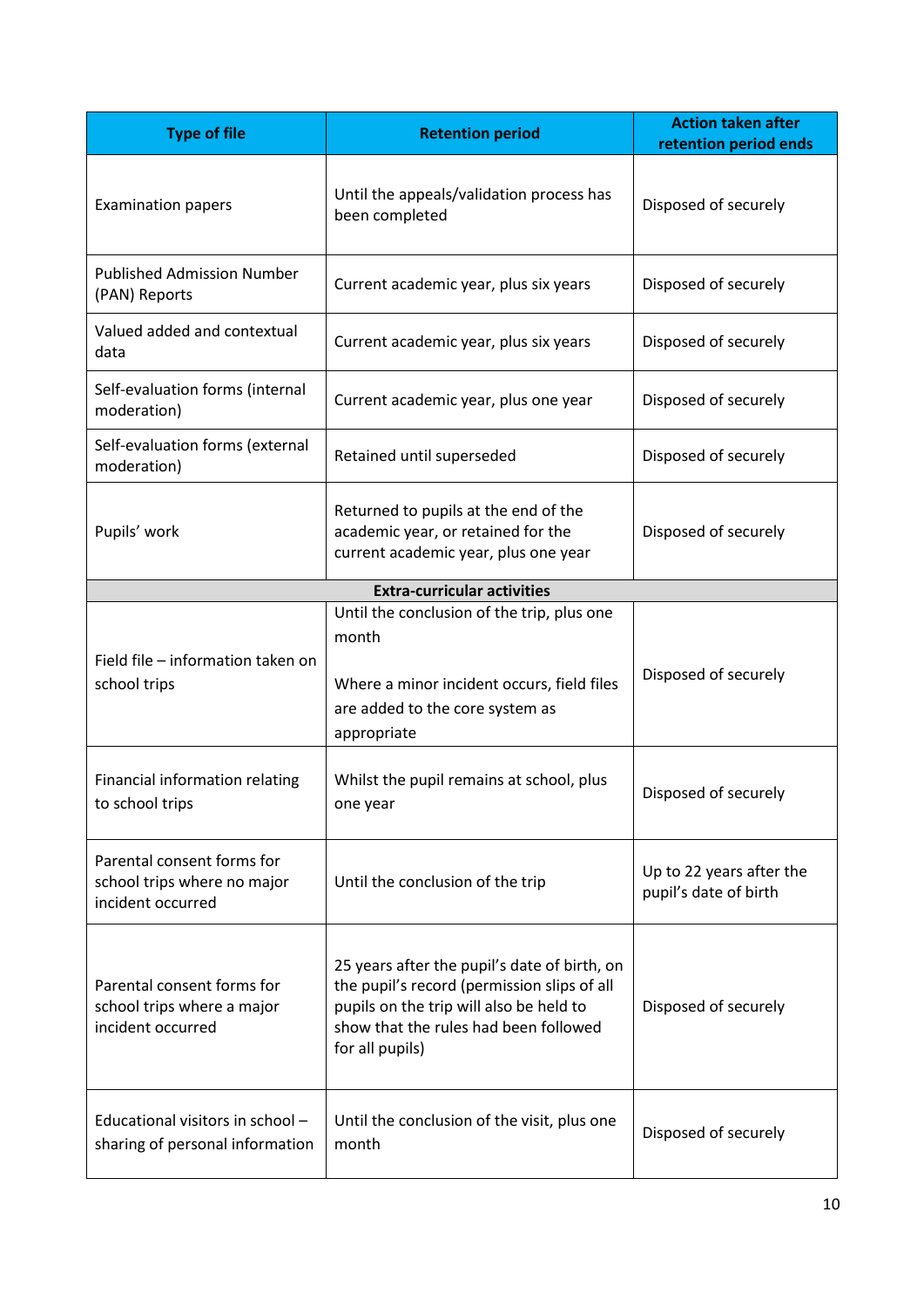| <b>Type of file</b>                      | <b>Retention period</b>                                    | <b>Action taken after</b><br>retention period ends |
|------------------------------------------|------------------------------------------------------------|----------------------------------------------------|
|                                          | Family liaison officers and home-school liaison assistants |                                                    |
| Day books                                | Current academic year, plus two years                      | Reviewed, and destroyed<br>if no longer required   |
| Reports for outside agencies             | Duration of the pupil's time at school                     | Disposed of securely                               |
| Referral forms                           | Whilst the referral is current                             | Disposed of securely                               |
| Contact data sheets                      | Current academic year                                      | Reviewed, and destroyed<br>if no longer active     |
| Contact database entries                 | Current academic year                                      | Reviewed, and destroyed<br>if no longer required   |
| Group registers                          | Current academic year, plus two years                      | Disposed of securely                               |
| Catering and free school meal management |                                                            |                                                    |
| Meal administration                      | Whilst the pupil is at school, plus one<br>year            | Disposed of securely                               |
| Meal eligibility                         | Whilst the pupil is at school, plus five<br>years          | Disposed of securely                               |

# <span id="page-10-0"></span>**5. Retention of staff records**

- 5.1. The table below outlines the school's retention periods for staff records and the action that will be taken after the retention period, in line with any requirements.
- 5.2. Electronic copies of any information and files will also be destroyed in line with the retention periods below.

| <b>Type of file</b>                                             | <b>Retention period</b>                                                                                                                                                                                                                               | <b>Action taken after</b><br>retention period ends |
|-----------------------------------------------------------------|-------------------------------------------------------------------------------------------------------------------------------------------------------------------------------------------------------------------------------------------------------|----------------------------------------------------|
|                                                                 | <b>Operational</b>                                                                                                                                                                                                                                    |                                                    |
| Staff members' personal file                                    | Termination of employment, plus six<br>years, unless the member of staff is part<br>of any case which falls under the terms of<br>reference of the IICSA. If this is the case,<br>the file will be retained until the IICSA<br>enquiries are complete | Disposed of securely                               |
| Annual appraisal and assessment<br>records                      | Current academic year, plus six years                                                                                                                                                                                                                 | Disposed of securely                               |
| Sickness absence monitoring<br>(where sickness pay is not paid) | Current academic year, plus three years                                                                                                                                                                                                               | Disposed of securely                               |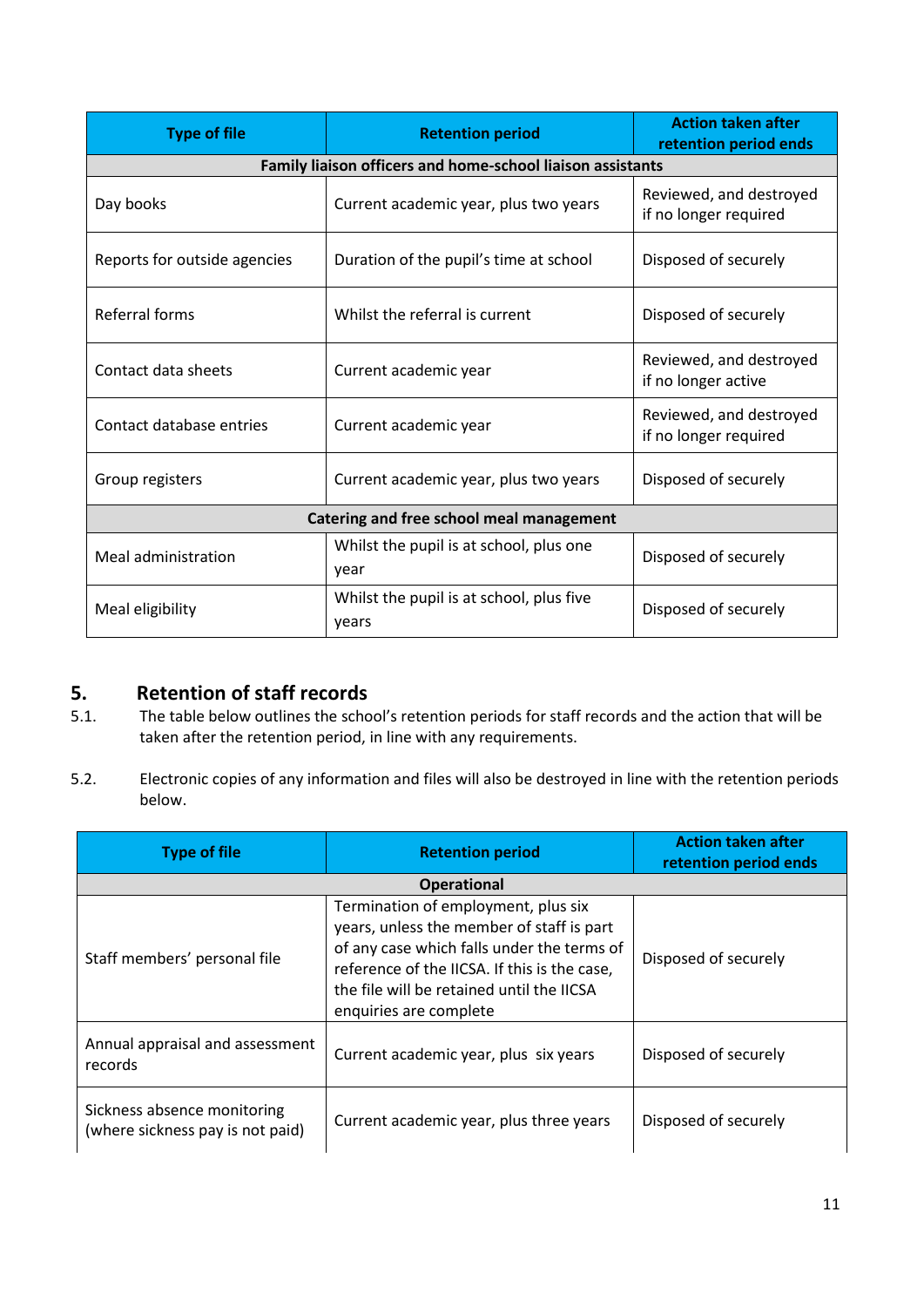| <b>Type of file</b>                                                                                                     | <b>Retention period</b>                                                                                                                                                                                | <b>Action taken after</b><br>retention period ends |
|-------------------------------------------------------------------------------------------------------------------------|--------------------------------------------------------------------------------------------------------------------------------------------------------------------------------------------------------|----------------------------------------------------|
| Sickness absence monitoring<br>(where sickness pay is paid)                                                             | Current academic year, plus six years                                                                                                                                                                  | Disposed of securely                               |
| Staff training (where training<br>leads to CPD)                                                                         | Length of time required by the CPD<br>professional body                                                                                                                                                | Disposed of securely                               |
| Staff training (except where the<br>training relates to dealing with<br>pupils, e.g. first aid or health and<br>safety) | Retained in the personnel file                                                                                                                                                                         | Disposed of securely                               |
| Staff training (where the training<br>relates to pupils, e.g.<br>safeguarding or other pupil-<br>related training)      | Date of the training, plus 40 years                                                                                                                                                                    | Disposed of securely                               |
|                                                                                                                         | <b>Recruitment</b>                                                                                                                                                                                     |                                                    |
| Records relating to the<br>appointment of a new<br>headteacher (successful<br>appointments)                             | Added to personnel file and retained until<br>the end of appointment, plus six years,<br>except in cases of negligence or claims of<br>child abuse, then records are retained for<br>at least 15 years | Disposed of securely                               |
| Records relating to the<br>appointment of a new<br>headteacher (unsuccessful<br>attempts)                               | Date of appointment, plus six months                                                                                                                                                                   | Disposed of securely                               |
| Records relating to the<br>appointment of new members of<br>staff or governors (unsuccessful<br>candidates)             | Date of appointment of successful<br>candidate, plus six months                                                                                                                                        | Disposed of securely                               |
| Pre-employment vetting<br>information (successful<br>candidates)                                                        | For the duration of the employee's<br>employment, plus six years                                                                                                                                       | Disposed of securely                               |
| <b>DBS</b> certificates                                                                                                 | Up to six months                                                                                                                                                                                       | Disposed of securely                               |
| Proof of identify as part of the<br>enhanced DBS check                                                                  | If it is necessary to keep a copy, it will be<br>placed in the staff member's personnel<br>file                                                                                                        | Disposed of securely                               |
| Evidence of right to work in the<br>UK                                                                                  | Added to staff personnel file or, if kept<br>separately, termination of employment,<br>plus no longer than two years                                                                                   | Disposed of securely                               |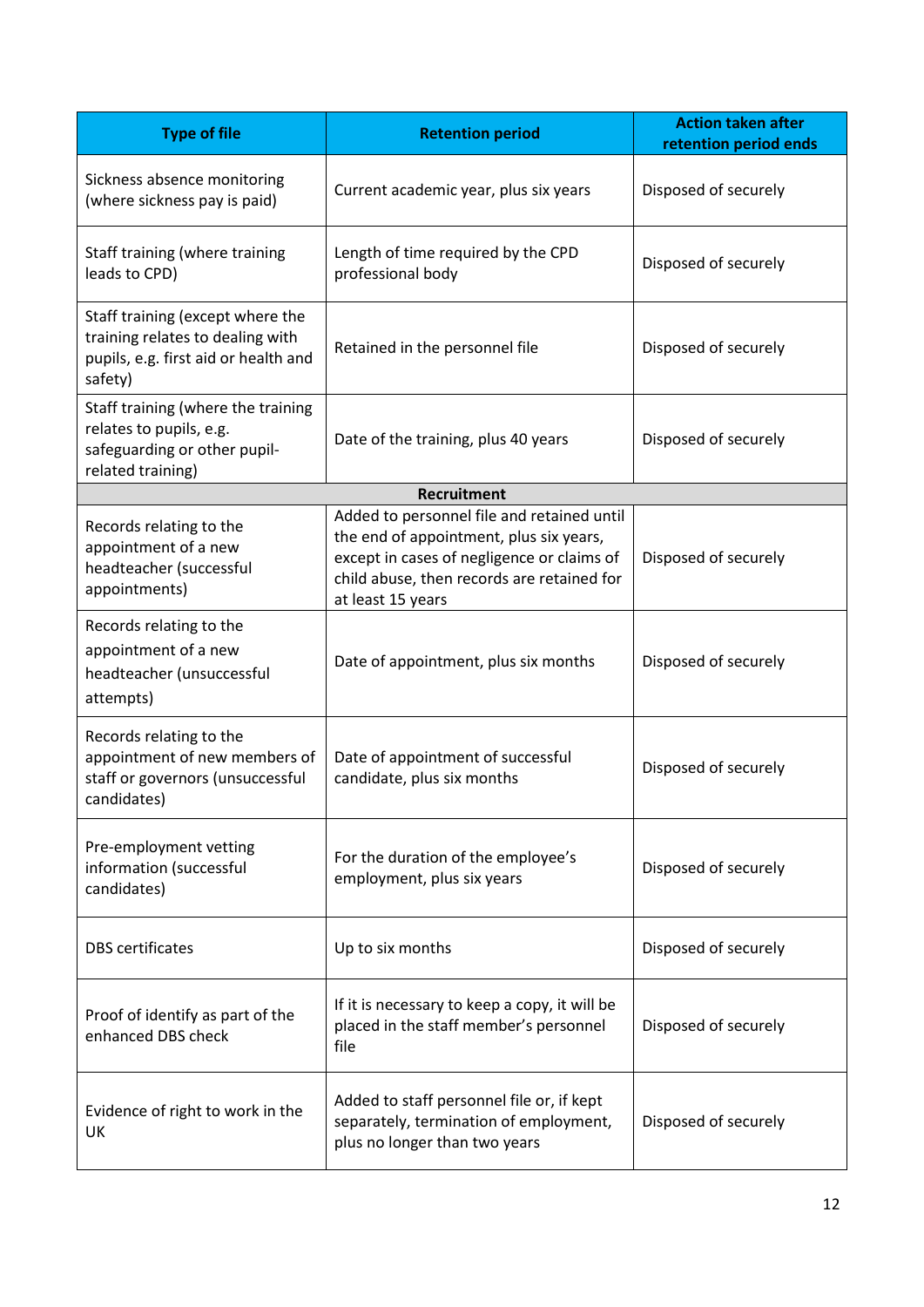<span id="page-12-1"></span><span id="page-12-0"></span>

| <b>Type of file</b>                                                            | <b>Retention period</b>                                                                                                                                                                                                                                                                                               | <b>Action taken after</b><br>retention period ends                               |
|--------------------------------------------------------------------------------|-----------------------------------------------------------------------------------------------------------------------------------------------------------------------------------------------------------------------------------------------------------------------------------------------------------------------|----------------------------------------------------------------------------------|
| <b>Disciplinary and grievance procedures</b>                                   |                                                                                                                                                                                                                                                                                                                       |                                                                                  |
| Child protection allegations,<br>including where the allegation is<br>unproven | Added to staff personal file, and until the<br>individual's normal retirement age, or 10<br>years from the date of the allegation -<br>whichever is longer                                                                                                                                                            |                                                                                  |
|                                                                                | If allegations are malicious, they are<br>removed from personal files                                                                                                                                                                                                                                                 | Reviewed and disposed of<br>securely - shredded                                  |
|                                                                                | If allegations are found, they are kept on<br>the personnel file and a copy is provided<br>to the person concerned unless the<br>member of staff is part of any case, which<br>falls under the terms of reference of the<br>IICSA. If this is the case, the file is<br>retained until IICSA enquiries are<br>complete |                                                                                  |
| Oral warnings                                                                  | Date of warning, plus six months                                                                                                                                                                                                                                                                                      | Disposed of securely - if<br>placed on staff personal file,<br>removed from file |
| Written warning - level 1                                                      | Date of warning, plus six months                                                                                                                                                                                                                                                                                      | Disposed of securely - if<br>placed on staff personal file,<br>removed from file |
| Written warning - level 2                                                      | Date of warning, plus 12 months                                                                                                                                                                                                                                                                                       | Disposed of securely - if<br>placed on staff personal file,<br>removed from file |
| <b>Final warning</b>                                                           | Date of warning, plus 18 months                                                                                                                                                                                                                                                                                       | Disposed of securely - if<br>placed on staff personal file,<br>removed from file |
| Records relating to unproven<br>incidents                                      | Conclusion of the case, unless the<br>incident is child protection related and is<br>disposed of as above                                                                                                                                                                                                             | Disposed of securely                                                             |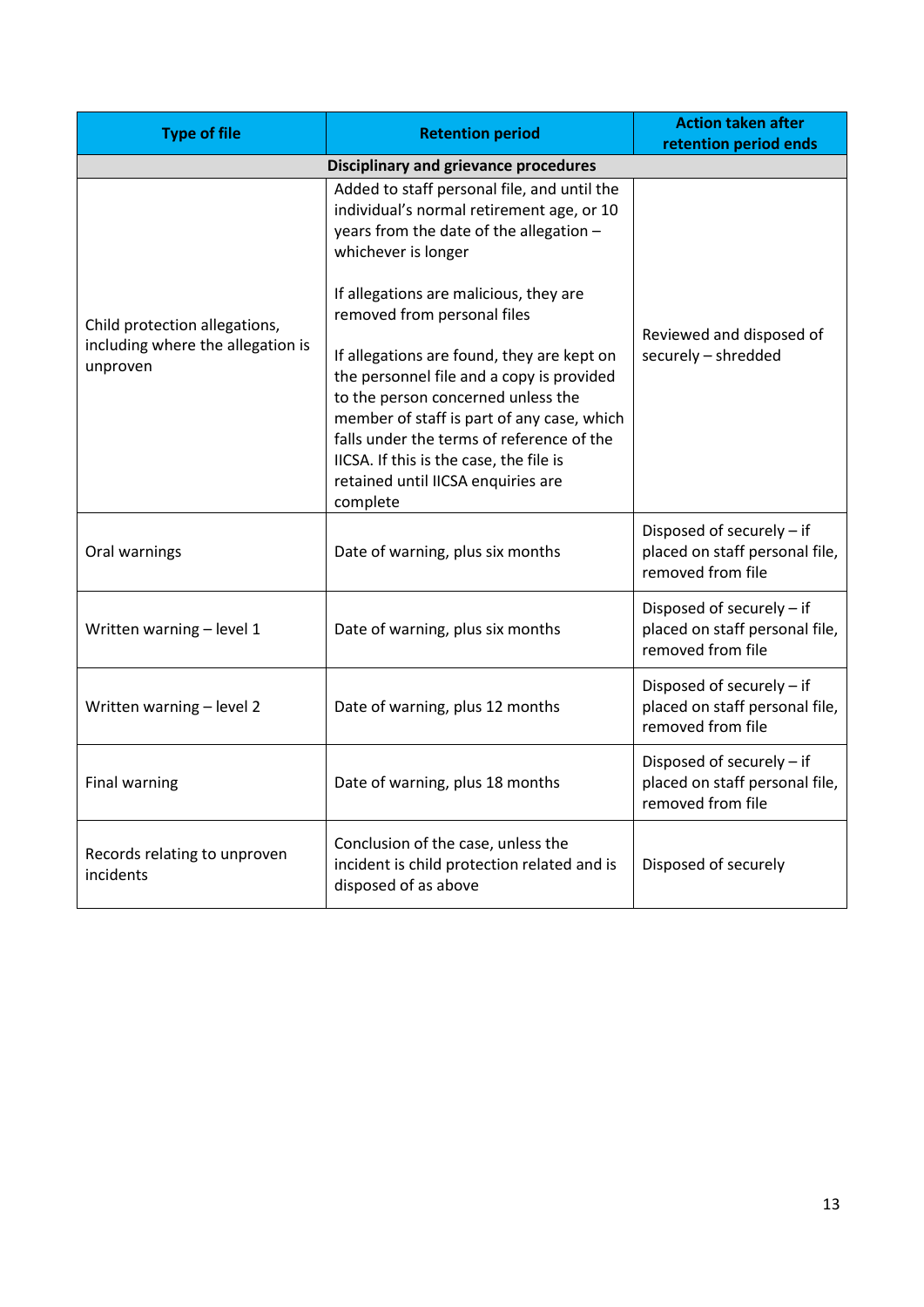# **6. Retention of senior leadership and management records**

- 6.1. The table below outlines the school's retention periods for senior leadership and management records, and the action that will be taken after the retention period, in line with any requirements.
- 6.2. Electronic copies of any information and files will also be destroyed in line with the retention periods below.

| <b>Type of file</b>                                                                   | <b>Retention period</b>                                                                                                                                                                                                                                                             | <b>Action taken after retention</b><br>period ends                                                                        |
|---------------------------------------------------------------------------------------|-------------------------------------------------------------------------------------------------------------------------------------------------------------------------------------------------------------------------------------------------------------------------------------|---------------------------------------------------------------------------------------------------------------------------|
|                                                                                       | <b>Governing board</b>                                                                                                                                                                                                                                                              |                                                                                                                           |
| Agendas for governing board<br>meetings                                               | One copy alongside the original set of<br>minutes - all others disposed of without<br>retention                                                                                                                                                                                     | Local archives consulted<br>before secure disposal                                                                        |
| Original, signed copies of the<br>minutes of governing board<br>meetings              | Permanent - all other copies disposed of<br>without retention                                                                                                                                                                                                                       | Shredded if they contain any<br>sensitive or personal<br>information but the local<br>archives will be consulted<br>first |
| Reports presented to the<br>governing board that are<br>referred to in the minutes    | Permanent - all others disposed of<br>without retention                                                                                                                                                                                                                             | Local archives consulted and<br>then disposed of securely                                                                 |
| Meeting papers relating to the<br>annual parents' meeting                             | Date of meeting, plus a minimum of six<br>years                                                                                                                                                                                                                                     | Disposed of securely                                                                                                      |
| Instruments of government,<br>including articles of association                       | Permanent                                                                                                                                                                                                                                                                           | Local archives consulted and<br>then disposed of securely                                                                 |
| Trusts and endowments<br>managed by the governing<br>board                            | Permanent                                                                                                                                                                                                                                                                           | Local archives consulted and<br>then disposed of securely                                                                 |
| Action plans created and<br>administered by the governing<br>board                    | Until superseded or whilst relevant                                                                                                                                                                                                                                                 | Disposed of securely                                                                                                      |
| Policy documents created and<br>administered by the governing<br>board                | Until superseded or whilst relevant                                                                                                                                                                                                                                                 | Disposed of securely                                                                                                      |
| Records relating to complaints<br>dealt with by the governing<br>board or headteacher | Current academic year, plus six years<br>If negligence is involved, records are<br>retained for the current academic year,<br>plus 15 years<br>If child protection or safeguarding issues<br>are involved, the records are retained for<br>the current academic year, plus 40 years | Reviewed for further<br>retention in case of<br>contentious disputes, then<br>disposed of securely                        |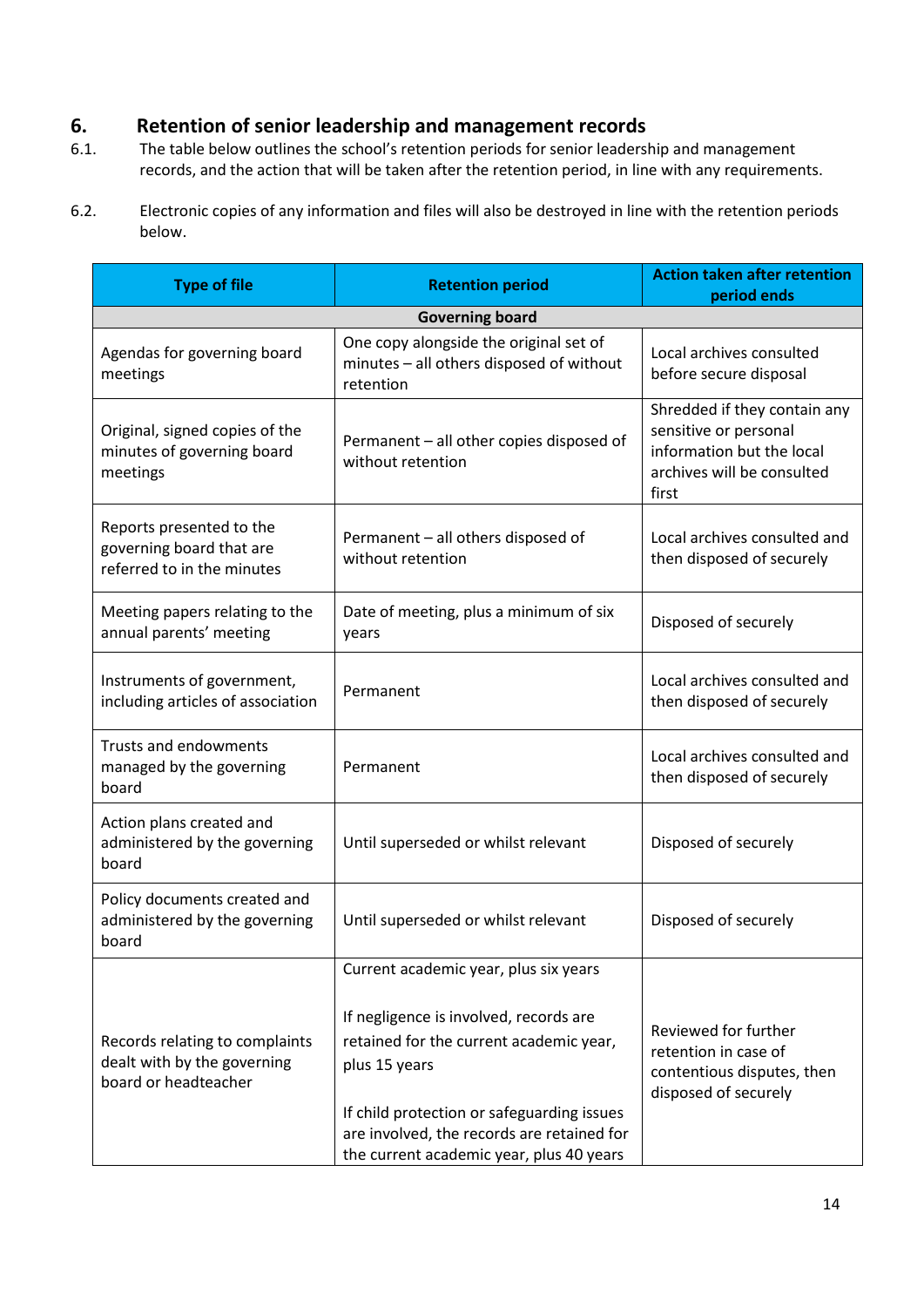| <b>Type of file</b>                                                                                      | <b>Retention period</b>                                          | <b>Action taken after retention</b><br>period ends           |
|----------------------------------------------------------------------------------------------------------|------------------------------------------------------------------|--------------------------------------------------------------|
| Annual reports required by the<br><b>DfE</b>                                                             | Date of report, plus 10 years                                    | Disposed of securely                                         |
| Proposals concerning changing<br>the status of the school                                                | Date proposal accepted or declined, plus<br>three years          | Disposed of securely                                         |
| Records relating to the<br>appointment of co-opted<br>governors                                          | Date of election, plus six months                                | Disposed of securely                                         |
| Records relating to the election<br>of the chair of the governing<br>board and the vice chair            | Destroyed after the decision has been<br>recorded in the minutes | Disposed of securely                                         |
| Scheme of delegation and terms<br>of reference for committees                                            | Until superseded or whilst relevant                              | Reviewed and offered to the<br>local archives if appropriate |
| Meeting schedule                                                                                         | Current academic year                                            | Standard disposal                                            |
| Register of attendance at full<br>governing board meetings                                               | Date of last meeting in the book, plus six<br>years              | Disposed of securely                                         |
| Records relating to governor<br>monitoring visits                                                        | Date of the visit, plus three years                              | Disposed of securely                                         |
| Correspondence sent and<br>received by the governing board<br>or headteacher                             | Current academic year, plus three years                          | Disposed of securely                                         |
| Records relating to the<br>appointment of the clerk to the<br>governing board                            | Date on which the clerk's appointment<br>ends, plus six years    | Disposed of securely                                         |
| Records relating to the terms of<br>office of serving governors,<br>including evidence of<br>appointment | Date on which the governor's<br>appointment ends, plus six years | Disposed of securely                                         |
| Records relating to governor<br>declaration against<br>disqualification criteria                         | Date on which the governor's<br>appointment ends, plus six years | Disposed of securely                                         |
| Register of business interests                                                                           | Date the governor's appointment ends,<br>plus six years          | Disposed of securely                                         |
| Governor code of conduct                                                                                 | Dynamic document - kept permanently                              | Disposed of securely                                         |
| Records relating to the training<br>required and received by<br>governors                                | Date the governor steps down, plus six<br>years                  | Disposed of securely                                         |
| Records relating to the<br>induction programme for new<br>governors                                      | Date on which the governor's<br>appointment ends, plus six years | Disposed of securely                                         |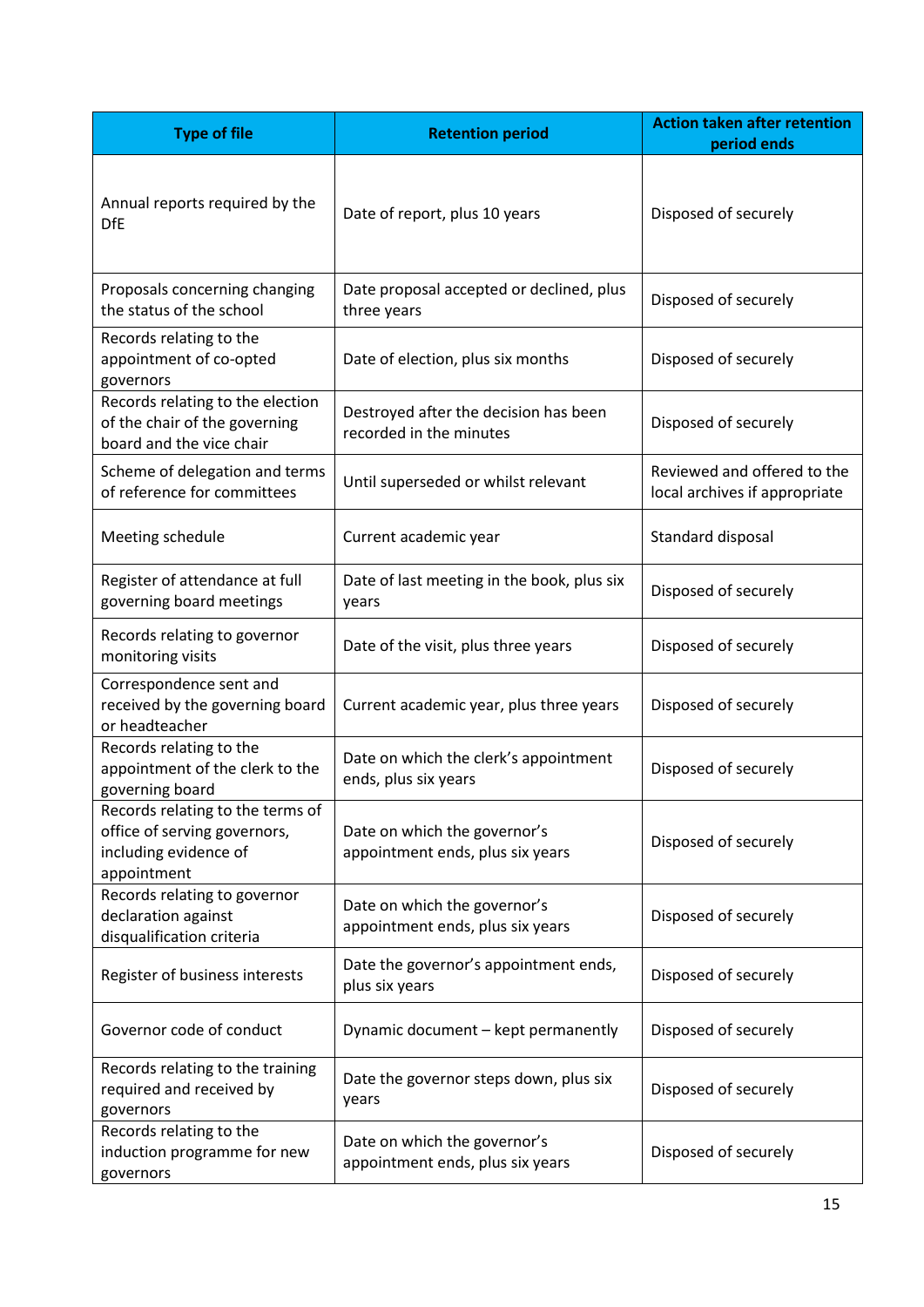<span id="page-15-0"></span>

| <b>Type of file</b>                                                                                                                                      | <b>Retention period</b>                                                                                                   | <b>Action taken after retention</b><br>period ends                        |
|----------------------------------------------------------------------------------------------------------------------------------------------------------|---------------------------------------------------------------------------------------------------------------------------|---------------------------------------------------------------------------|
| Records relating to DBS checks<br>carried out on the clerk and<br>members of the governing<br>board                                                      | Date of the DBS check, plus six months                                                                                    | Disposed of securely                                                      |
| Governor personnel files                                                                                                                                 | Date on which the governor's<br>appointment ends, plus six years                                                          | Disposed of securely                                                      |
|                                                                                                                                                          | Headteacher and senior leadership team (SLT)                                                                              |                                                                           |
| Log books of activity in the<br>school maintained by the<br>headteacher                                                                                  | Date of last entry, plus a minimum of six<br>years                                                                        | Reviewed, and offered to the<br>County Archives Service if<br>appropriate |
| Minutes of SLT meetings and<br>the meetings of other internal<br>administrative bodies                                                                   | Date of the meeting, plus three years                                                                                     | Reviewed annually, and<br>disposed of securely if not<br>needed           |
| Reports created by the<br>headteacher or SLT                                                                                                             | Date of the report, plus a minimum of<br>three years                                                                      | Reviewed annually, and<br>disposed of securely if not<br>needed           |
| Records created by the<br>headteacher, deputy<br>headteacher, heads of year and<br>other members of staff with<br>administrative responsibilities        | Current academic year, plus six years                                                                                     | Reviewed annually, and<br>disposed of securely if not<br>needed           |
| Correspondence created by the<br>headteacher, deputy<br>headteacher, heads of year and<br>other members of staff with<br>administrative responsibilities | Date of correspondence, plus three years                                                                                  | Disposed of securely                                                      |
| Professional development plan                                                                                                                            | Held on the individual's personnel record.<br>If not, then it is retained for the duration<br>of the plan, plus six years | Disposed of securely                                                      |
| School development plan                                                                                                                                  | Duration of the plan, plus three years                                                                                    | Disposed of securely                                                      |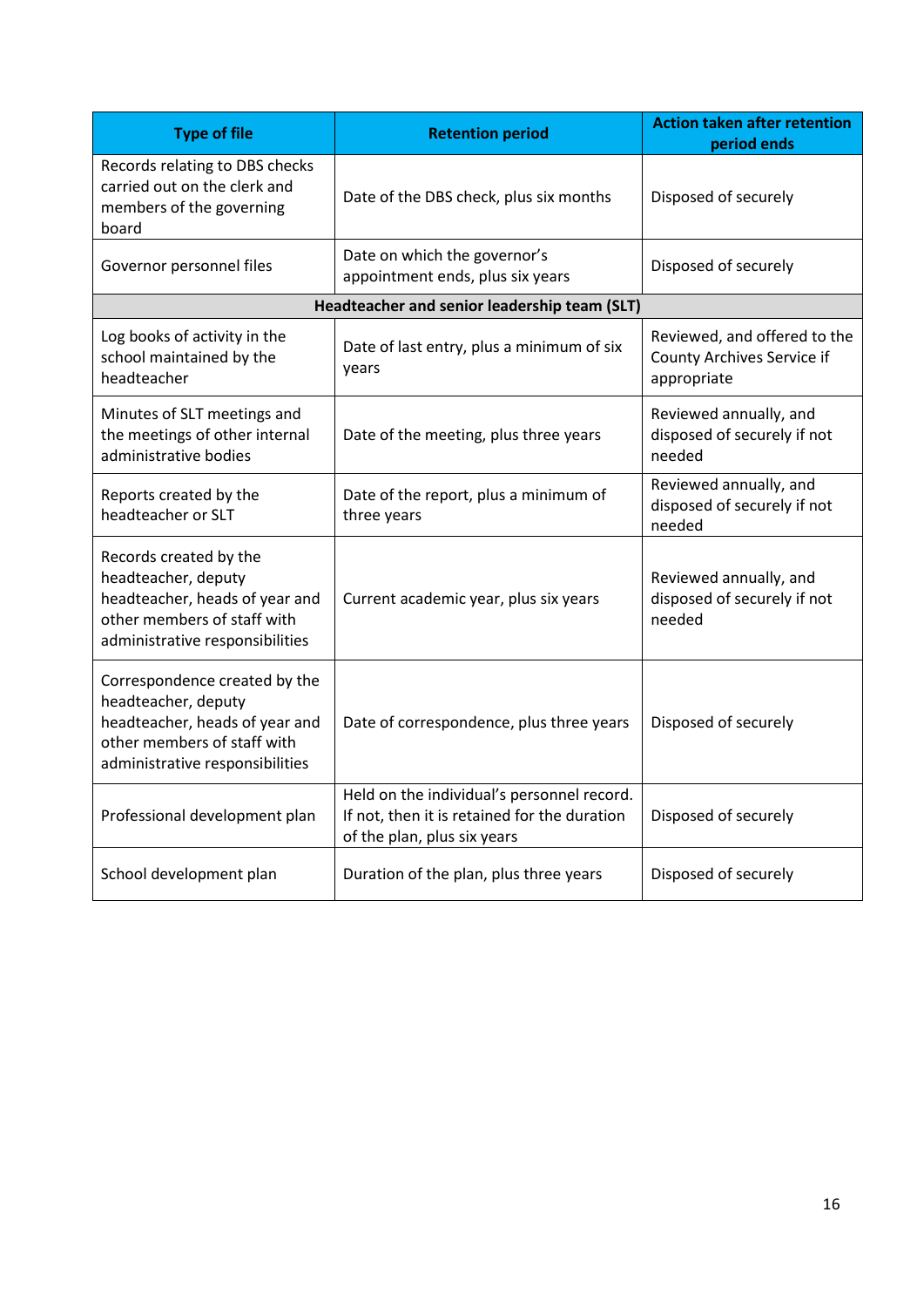# **7. Retention of health and safety records**<br>**7.1.** The table below outlines the school's retention per

- The table below outlines the school's retention periods for health and safety records, and the action that will be taken after the retention period, in line with any requirements.
- 7.2. Electronic copies of any information and files will also be destroyed in line with the retention periods below.

| <b>Type of file</b>                                                                                                                                                                | <b>Retention period</b>                                                                                                                                           | <b>Action taken after</b><br>retention period ends |
|------------------------------------------------------------------------------------------------------------------------------------------------------------------------------------|-------------------------------------------------------------------------------------------------------------------------------------------------------------------|----------------------------------------------------|
|                                                                                                                                                                                    | <b>Health and safety</b>                                                                                                                                          |                                                    |
| Health and safety policy<br>statements                                                                                                                                             | Duration of policy, plus three years                                                                                                                              | Disposed of securely                               |
| Health and safety risk<br>assessments                                                                                                                                              | Duration of risk assessment, plus three<br>years provided that a copy of the risk<br>assessment is stored with the accident<br>report if an incident has occurred | Disposed of securely                               |
| Records relating to any<br>reportable death, injury, disease<br>or dangerous occurrence under<br><b>RIDDOR</b>                                                                     | Date of incident, plus 12 years provided<br>that all records relating to the incident<br>are held on the personnel file                                           | Disposed of securely                               |
| Accident reporting - adults                                                                                                                                                        | Three years after the last entry in the<br>accident reporting book                                                                                                | Disposed of securely                               |
| Accident reporting - pupils                                                                                                                                                        | Three years after the last entry in the<br>accident reporting book                                                                                                | Disposed of securely                               |
| Records kept under the Control<br>of Substances Hazardous to<br><b>Health Regulations</b>                                                                                          | Current academic year, plus 40 years                                                                                                                              | Disposed of securely                               |
| Information relating to areas<br>where employees and persons<br>are likely to come into contact<br>with asbestos                                                                   | Date of last action, plus 40 years                                                                                                                                | Disposed of securely                               |
| Information relating to areas<br>where employees and persons<br>are likely to come into contact<br>with radiation (maintenance<br>records or controls, safety<br>features and PPE) | Two years from the date on which the<br>examination was made                                                                                                      | Disposed of securely                               |
| Information relating to areas<br>where employees and persons<br>are likely to come into contact<br>with radiation (dose assessment<br>and recording)                               | Until the person to whom the record<br>relates would have reached 75-years-old,<br>but in any event for at least 30 years from<br>when the record was made        | Disposed of securely                               |
| Fire precautions log books                                                                                                                                                         | Current academic year, plus three years                                                                                                                           | Disposed of securely                               |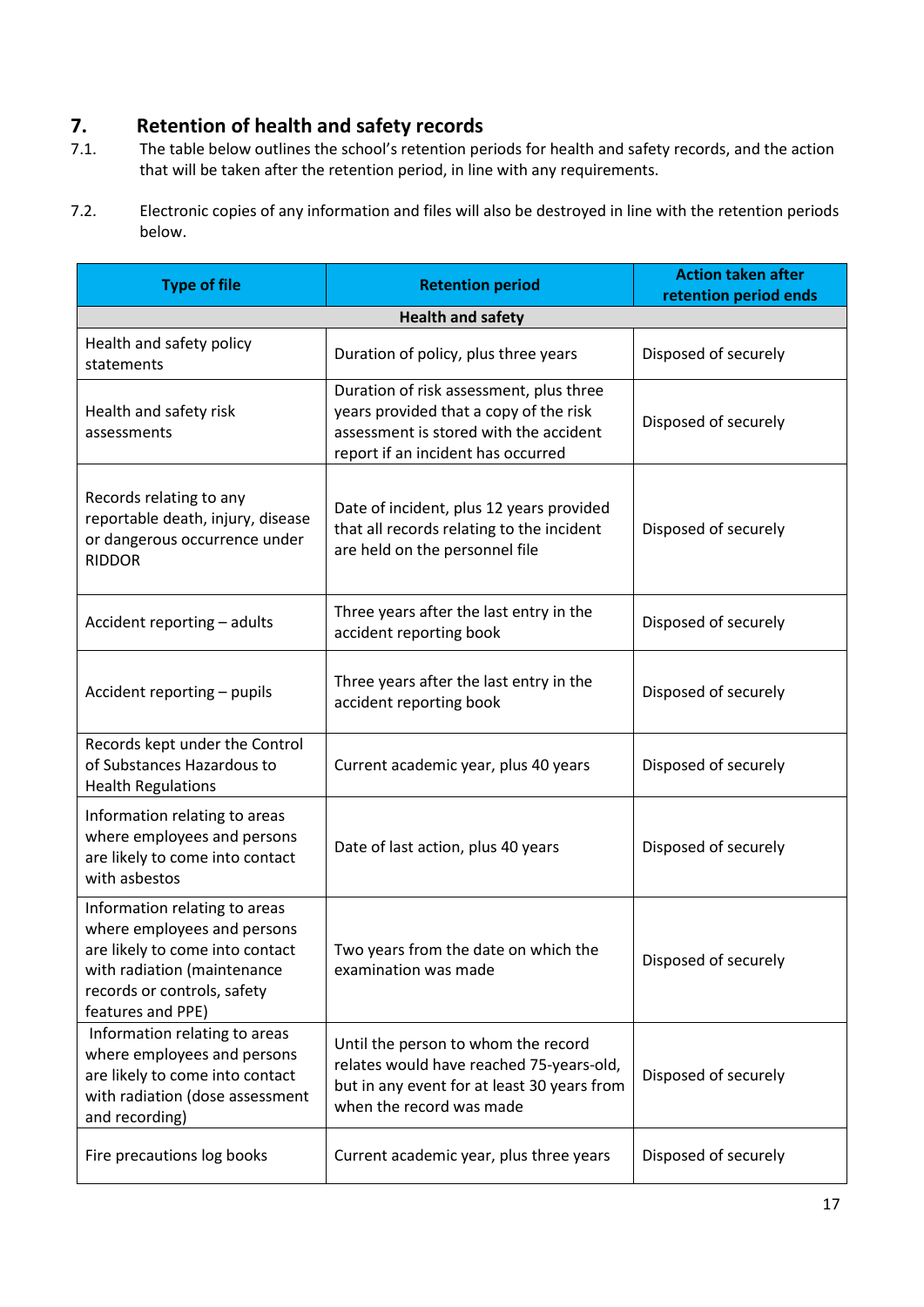| <b>Type of file</b>                                                                                                                                                                            | <b>Retention period</b> | <b>Action taken after</b><br>retention period ends     |
|------------------------------------------------------------------------------------------------------------------------------------------------------------------------------------------------|-------------------------|--------------------------------------------------------|
| Health and safety file to show<br>current state of buildings,<br>including all alterations (wiring,<br>plumbing, building works etc.) to<br>be passed on in the case of<br>change of ownership | Permanent               | Passed to new owner on<br>sale or transfer of building |

# <span id="page-17-0"></span>**8. Retention of financial records**

- 8.1. The table below outlines the school's retention periods for financial records and the action that will be taken after the retention period, in line with any requirements.
- 8.2. Electronic copies of any information and files will also be destroyed in line with the retention periods below.

| <b>Type of file</b>                                                                                               | <b>Retention period</b>                 | <b>Action taken after</b><br>retention period ends |  |
|-------------------------------------------------------------------------------------------------------------------|-----------------------------------------|----------------------------------------------------|--|
| <b>Payroll pensions</b>                                                                                           |                                         |                                                    |  |
| Maternity pay records                                                                                             | Current academic year, plus three years | Disposed of securely                               |  |
| Records held under Retirement<br><b>Benefits Schemes (Information</b><br>Powers) Regulations 1995 (as<br>amended) | Current academic year, plus six years   | Disposed of securely                               |  |
| Timesheets, clock cards and<br>flexitime records (moved from<br>staff records)                                    | Current academic year, plus three years | Disposed of securely                               |  |
| Absence record                                                                                                    | Current academic year, plus three years | Disposed of securely                               |  |
| <b>Batches</b>                                                                                                    | Current academic year, plus six years   | Disposed of securely                               |  |
| <b>Bonus sheets</b>                                                                                               | Current academic year, plus three years | Disposed of securely                               |  |
| Car allowance claims                                                                                              | Current academic year, plus three years | Disposed of securely                               |  |
| Car loans                                                                                                         | Current academic year, plus three years | Disposed of securely                               |  |
| Car mileage outputs                                                                                               | Current academic year, plus six years   | Disposed of securely                               |  |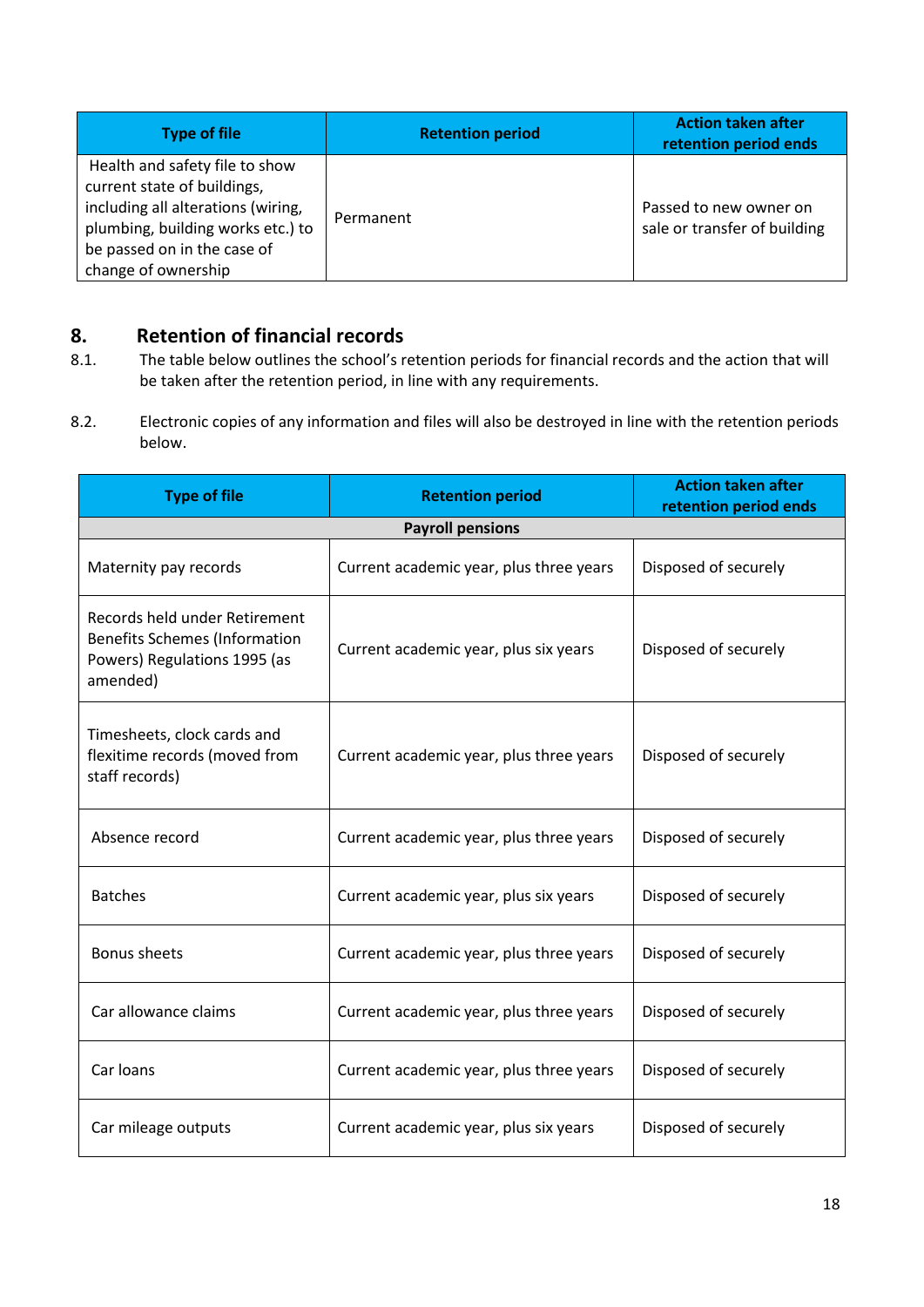| <b>Type of file</b>                          | <b>Retention period</b>                 | <b>Action taken after</b><br>retention period ends |
|----------------------------------------------|-----------------------------------------|----------------------------------------------------|
| Elements                                     | Current academic year, plus two years   | Disposed of securely                               |
| Income tax form P60                          | Current academic year, plus six years   | Disposed of securely                               |
| Insurance                                    | Current academic year, plus six years   | Disposed of securely                               |
| Members allowance register                   | Current academic year, plus six years   | Disposed of securely                               |
| National insurance - schedule of<br>payments | Current academic year, plus six years   | Disposed of securely                               |
| Overtime                                     | Current academic year, plus three years | Disposed of securely                               |
| Part-time fee claims                         | Current academic year, plus six years   | Disposed of securely                               |
| Pay packet receipt by employee               | Current academic year, plus two years   | Disposed of securely                               |
| Payroll awards                               | Current academic year, plus six years   | Disposed of securely                               |
| Payroll (gross/net weekly or<br>monthly)     | Current academic year, plus six years   | Disposed of securely                               |
| Payroll reports                              | Current academic year, plus six years   | Disposed of securely                               |
| Payslips (copies)                            | Current academic year, plus six years   | Disposed of securely                               |
| Pension payroll                              | Current academic year, plus six years   | Disposed of securely                               |
| Personal bank details                        | Until superseded, plus three years      | Disposed of securely                               |
| Sickness records                             | Current academic year, plus three years | Disposed of securely                               |
| Staff returns                                | Current academic year, plus three years | Disposed of securely                               |
| Superannuation adjustments                   | Current academic year, plus six years   | Disposed of securely                               |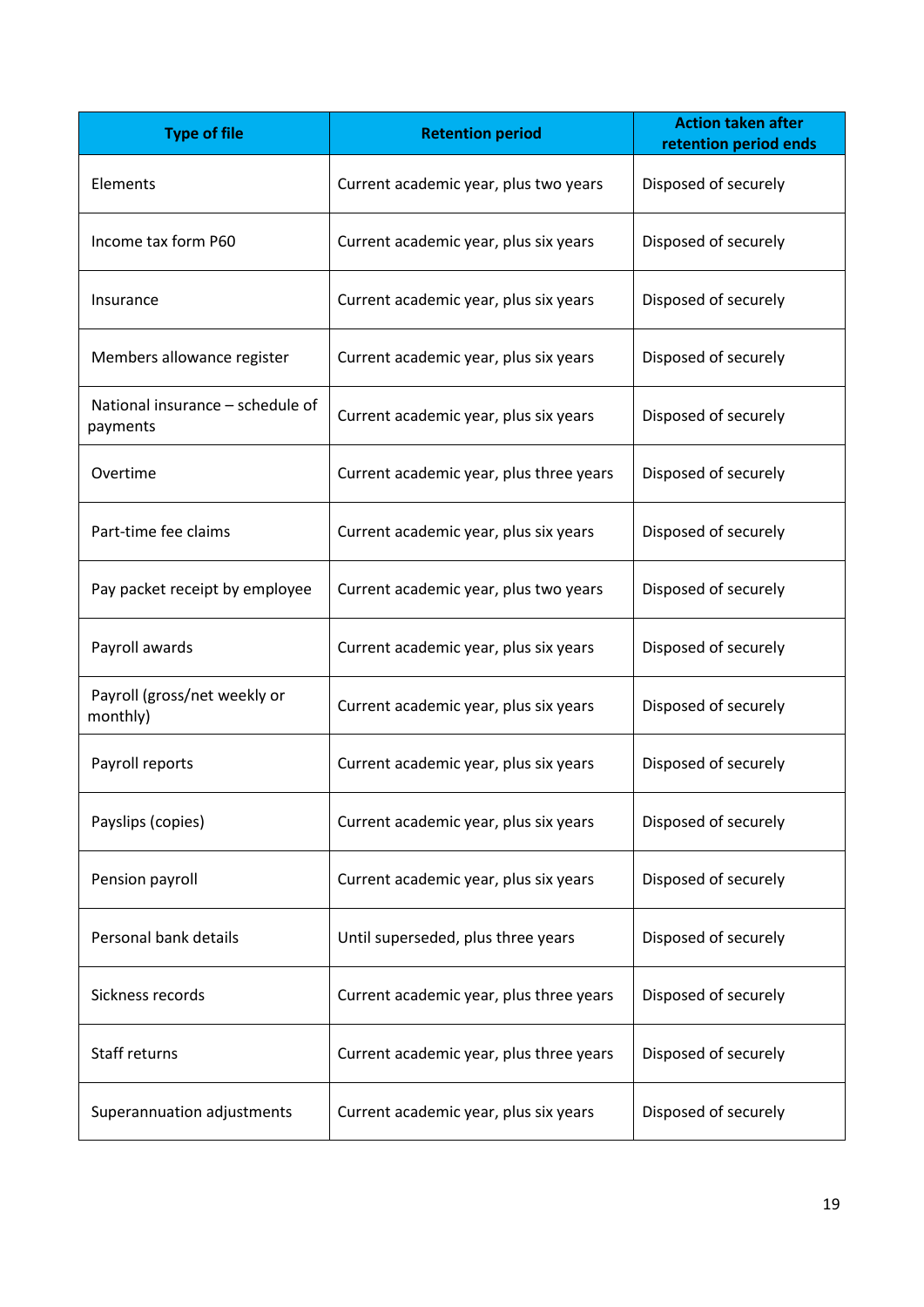| <b>Type of file</b>                                                       | <b>Retention period</b>                         | <b>Action taken after</b><br>retention period ends               |
|---------------------------------------------------------------------------|-------------------------------------------------|------------------------------------------------------------------|
| Superannuation reports                                                    | Current academic year, plus six years           | Disposed of securely                                             |
| Tax forms                                                                 | Current academic year, plus six years           | Disposed of securely                                             |
|                                                                           | <b>Risk management and insurance</b>            |                                                                  |
| Employer's liability insurance<br>certificate                             | Closure of the school, plus 40 years            | Disposed of securely<br>Passed to the LA if the<br>school closes |
|                                                                           | <b>Asset management</b>                         |                                                                  |
| Inventories of furniture and<br>equipment                                 | Current academic year, plus six years           | Disposed of securely                                             |
| Burglary, theft and vandalism<br>report forms                             | Current academic year, plus six years           | Disposed of securely                                             |
| Accounts and statements including budget management                       |                                                 |                                                                  |
| Annual accounts                                                           | Current academic year, plus six years           | Disposed of against<br>common standards                          |
| Loans and grants managed by the<br>school                                 | Date of last payment, plus 12 years             | Information is reviewed,<br>then disposed of securely            |
| All records relating to the<br>creation and management of<br>budgets      | Duration of the budget, plus three years        | Disposed of securely                                             |
| Invoices, receipts, order books<br>and requisitions, delivery notices     | Current financial year, plus six years          | Disposed of securely                                             |
| Records relating to the collection<br>and banking of monies               | Current financial year, plus six years          | Disposed of securely                                             |
| Records relating to the<br>identification and collection of<br>debt       | Final payment, plus six years                   | Disposed of securely                                             |
| <b>Contract management</b>                                                |                                                 |                                                                  |
| All records relating to the<br>management of contracts under<br>seal      | Last payment on the contract, plus 12<br>years  | Disposed of securely                                             |
| All records relating to the<br>management of contracts under<br>signature | Last payment on the contract, plus six<br>years | Disposed of securely                                             |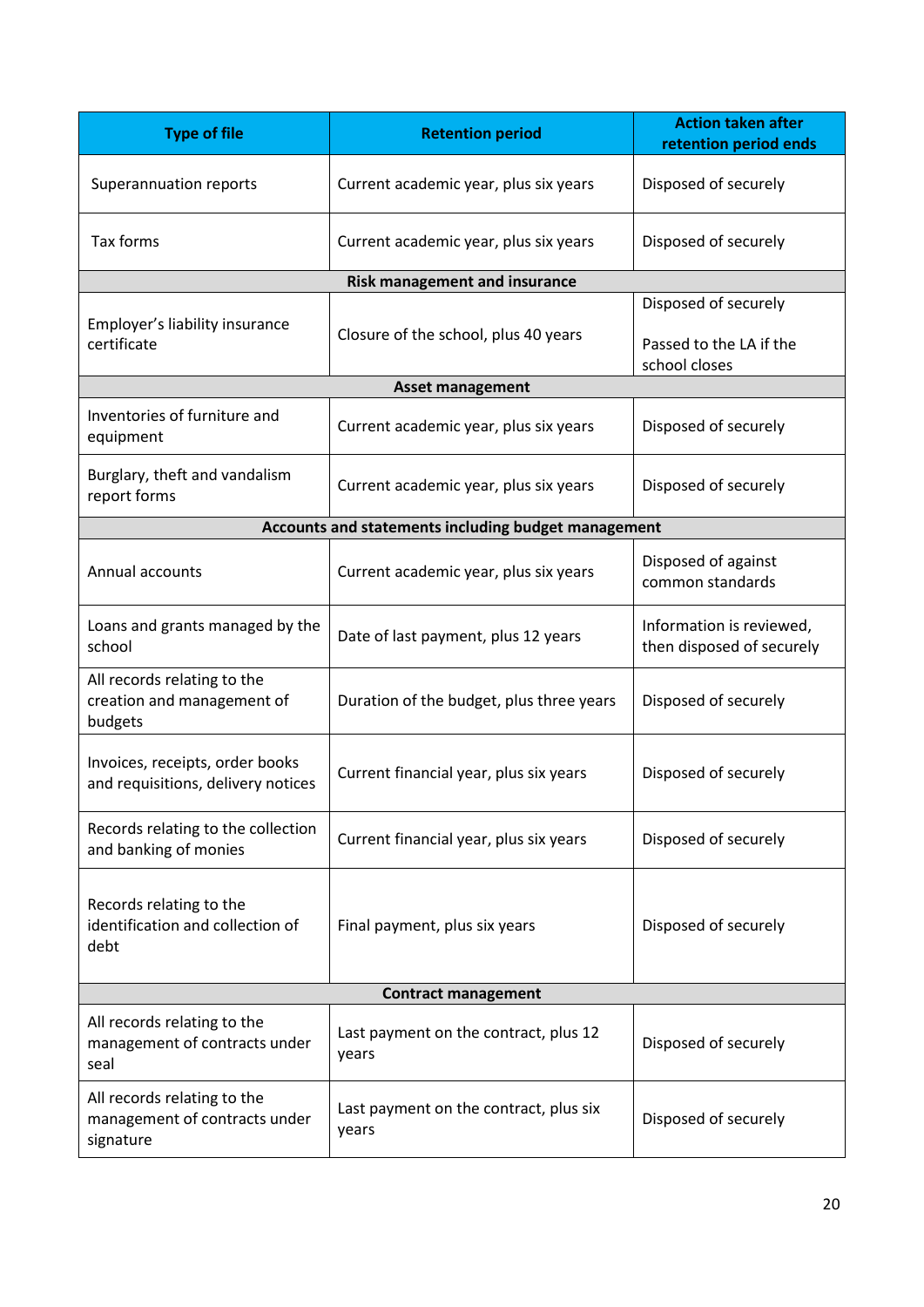<span id="page-20-0"></span>

| <b>Type of file</b>                                                                                 | <b>Retention period</b>                             | <b>Action taken after</b><br>retention period ends |
|-----------------------------------------------------------------------------------------------------|-----------------------------------------------------|----------------------------------------------------|
| All records relating to the<br>monitoring of contracts                                              | Life of the contract, plus six or 12 years          | Disposed of securely                               |
|                                                                                                     | <b>School fund</b>                                  |                                                    |
| Cheque books, paying in books,<br>ledgers, invoices, receipts, bank<br>statements and journey books | Current academic year, plus six years               | Disposed of securely                               |
|                                                                                                     | <b>School meals</b>                                 |                                                    |
| Free school meals registers                                                                         | Current academic year, plus six years               | Disposed of securely                               |
| School meals registers                                                                              | Current academic year, plus three years             | Disposed of securely                               |
| School meals summary sheets                                                                         | Current academic year, plus three years             | Disposed of securely                               |
| <b>Pupil finance</b>                                                                                |                                                     |                                                    |
| Student grant applications                                                                          | Current academic year, plus three years             | Disposed of securely                               |
| Pupil premium fund records                                                                          | Date the pupil leaves the school, plus six<br>years | Disposed of securely                               |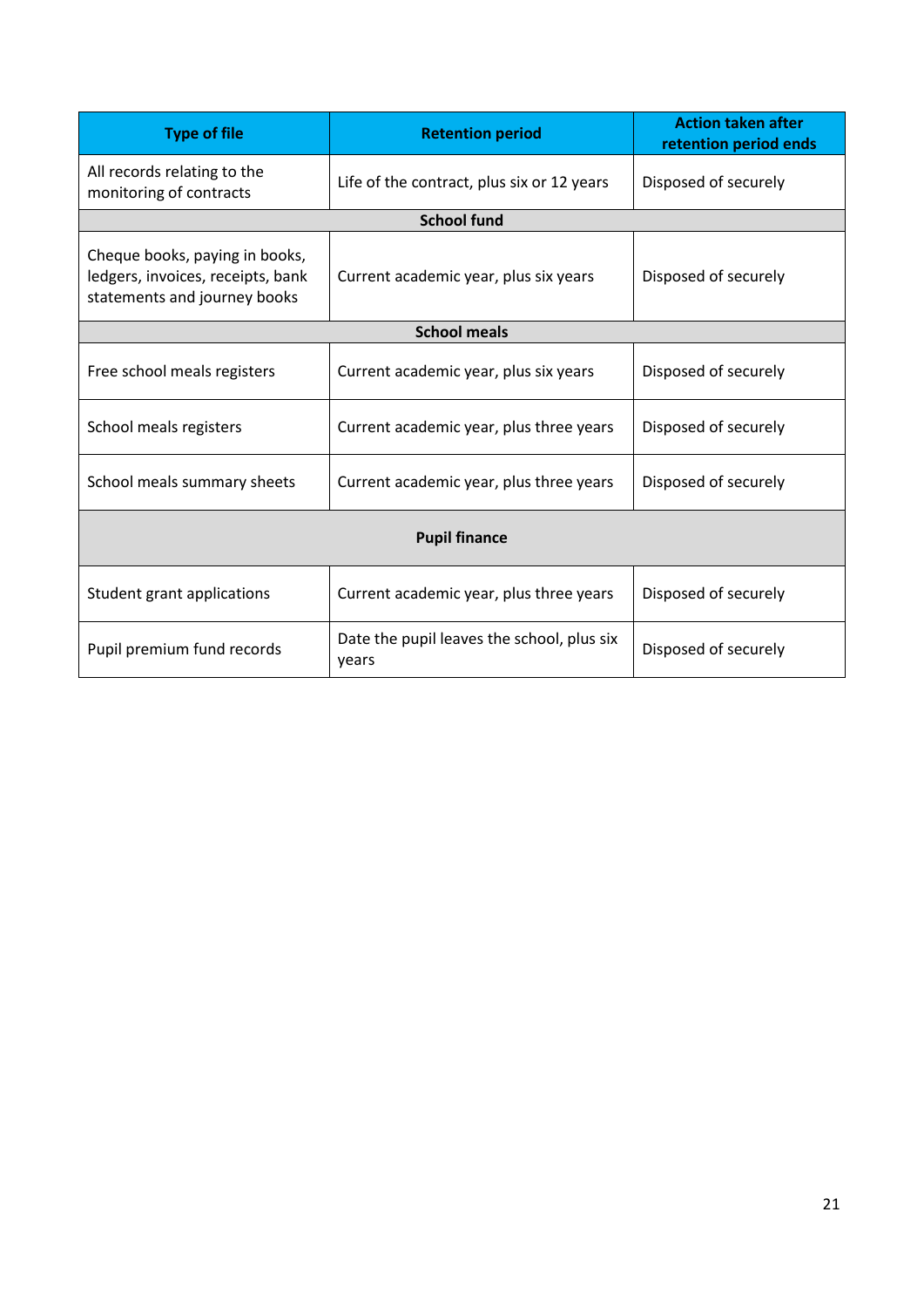# **9. Retention of other school records**

- 9.1. The table below outlines the school's retention periods for any other records held by the school, and the action that will be taken after the retention period, in line with any requirements.
- 9.2. Electronic copies of any information and files will also be destroyed in line with the retention periods below.

| <b>Type of file</b>                                                                              | <b>Retention period</b>                                                                                                 | <b>Action taken after</b><br>retention period ends                |
|--------------------------------------------------------------------------------------------------|-------------------------------------------------------------------------------------------------------------------------|-------------------------------------------------------------------|
|                                                                                                  | <b>Property management</b>                                                                                              |                                                                   |
| Title deeds of properties<br>belonging to the school                                             | Permanent                                                                                                               | Transferred to new owners<br>if the building is leased or<br>sold |
| Plans of property belonging to the<br>school                                                     | For as long as the building belongs to the<br>school                                                                    | Transferred to new owners<br>if the building is leased or<br>sold |
| Leases of property leased by or to<br>the school                                                 | Expiry of lease, plus six years                                                                                         | Disposed of securely                                              |
| Records relating to the letting of<br>school premises                                            | Current financial year, plus six years                                                                                  | Disposed of securely                                              |
|                                                                                                  | <b>Maintenance</b>                                                                                                      |                                                                   |
| All records relating to the<br>maintenance of the school carried<br>out by contractors           | For as long as the school owns the<br>building and then passed onto any new<br>owners if the building is leased or sold | Disposed of securely                                              |
| All records relating to the<br>maintenance of the school carried<br>out by school employees      | For as long as the school owns the<br>building and then passed onto any new<br>owners if the building is leased or sold | Disposed of securely                                              |
|                                                                                                  | <b>Operational administration</b>                                                                                       |                                                                   |
| General file series                                                                              | Current academic year, plus five years                                                                                  | Reviewed, and disposed of<br>securely                             |
| Records relating to the creation<br>and publication of the school<br>brochure and/or prospectus  | Current academic year, plus three years                                                                                 | If a copy is not preserved by<br>the school, standard<br>disposal |
| Records relating to the creation<br>and distribution of circulars to<br>staff, parents or pupils | Current academic year, plus one year                                                                                    | Disposed of against<br>common standards                           |
| Newsletters and other items with<br>short operational use                                        | Current academic year plus one year                                                                                     | One copy archived, other<br>copies standard disposal              |
| Visitors' books and signing-in<br>sheets                                                         | Last entry in the logbook, plus six years                                                                               | Reviewed, then disposed of<br>securely                            |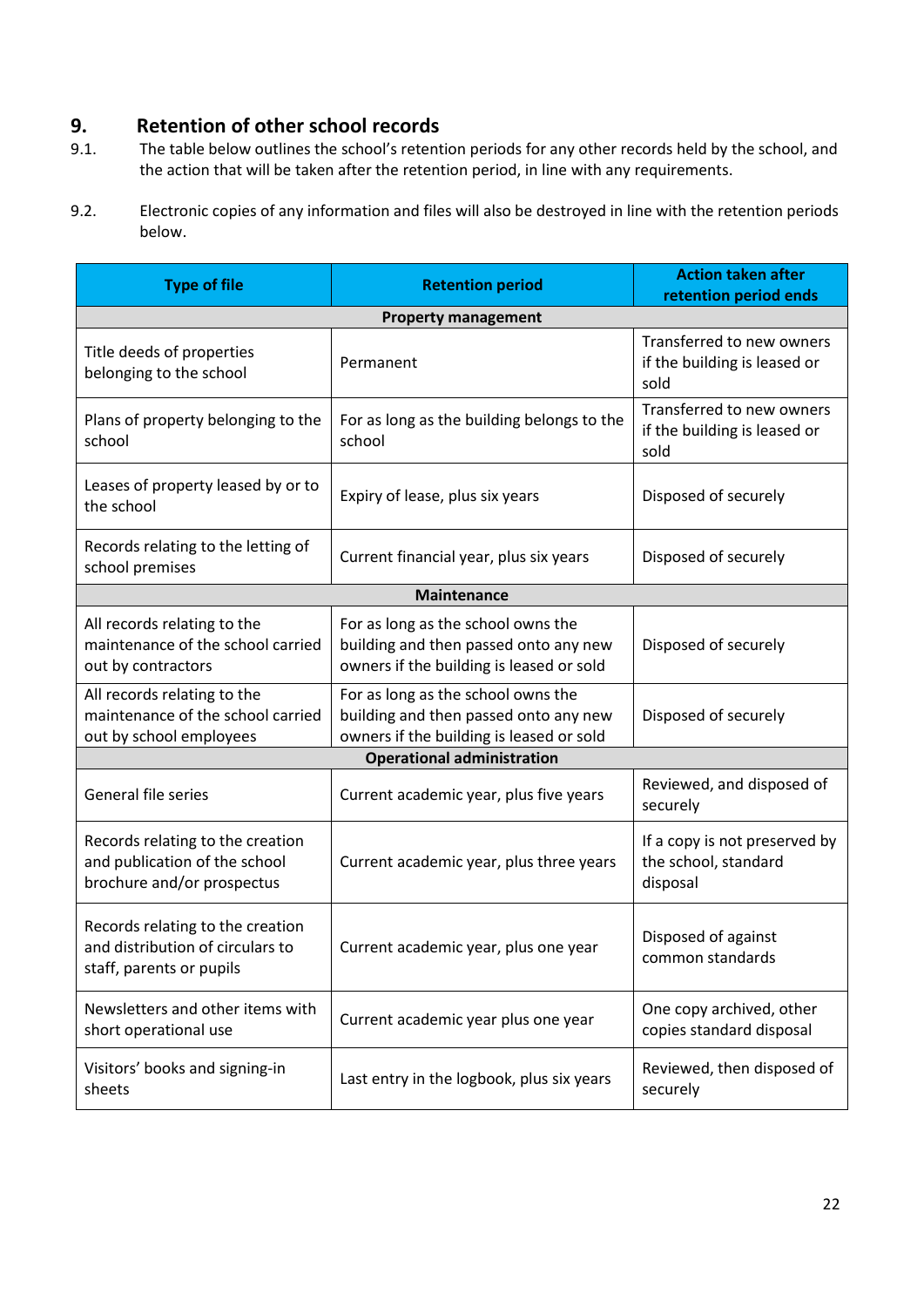| Records relating to the creation<br>and management of parent<br>teacher associations and/or old<br>pupil associations | Current academic year, plus six years | Reviewed, then disposed of<br>securely |
|-----------------------------------------------------------------------------------------------------------------------|---------------------------------------|----------------------------------------|
| Walking bus registers                                                                                                 | Date of register, plus six years      | Disposed of securely                   |
| School privacy notice which is<br>sent to parents                                                                     | Until superseded, plus six years      | Standard disposal                      |
| Consents relating to school<br>activities                                                                             | While pupil attends the school        | Secure disposal                        |

#### <span id="page-22-0"></span>**10. Retention of emails**

- 10.1. Group email addresses will have an assigned member of staff who takes responsibility for managing the account and ensuring the correct disposal of all sent and received emails.
- 10.2. All staff members with an email account will be responsible for managing their inbox.
- 10.3. Emails can act as evidence of the school's activities, i.e. in business and fulfilling statutory duties, so all relevant emails (e.g. invoices) will be retained for at least 12 months.
- 10.4. Invoices received and sent in emails will be printed off and retained in accordance with [section 8](#page-17-0) of this policy.
- 10.5. The school's expectations of staff members in relation to their overall conduct when sending and receiving emails is addressed in the school's E-safety Policy.
- 10.6. All emails will be automatically deleted after 12 months, unless stated otherwise.
- 10.7. Correspondence created by the SLT and other members of staff with administrative responsibilities will be retained for three years before being reviewed and, if necessary, securely disposed of.
- 10.8. Personal emails, i.e. emails that do not relate to work matters or are from family members, will be deleted as soon as they are no longer needed.
- 10.9. Staff members will review and delete any emails they no longer require at the end of every term.
- 10.10. Staff members will not, under any circumstances, create their own email archives, e.g. saving emails on to personal hard drives.
- 10.11. Staff members will be aware that the emails they send could be required to fulfil a SAR or freedom of information (FOI) request. Emails will be drafted carefully, and staff members will review the content before sending.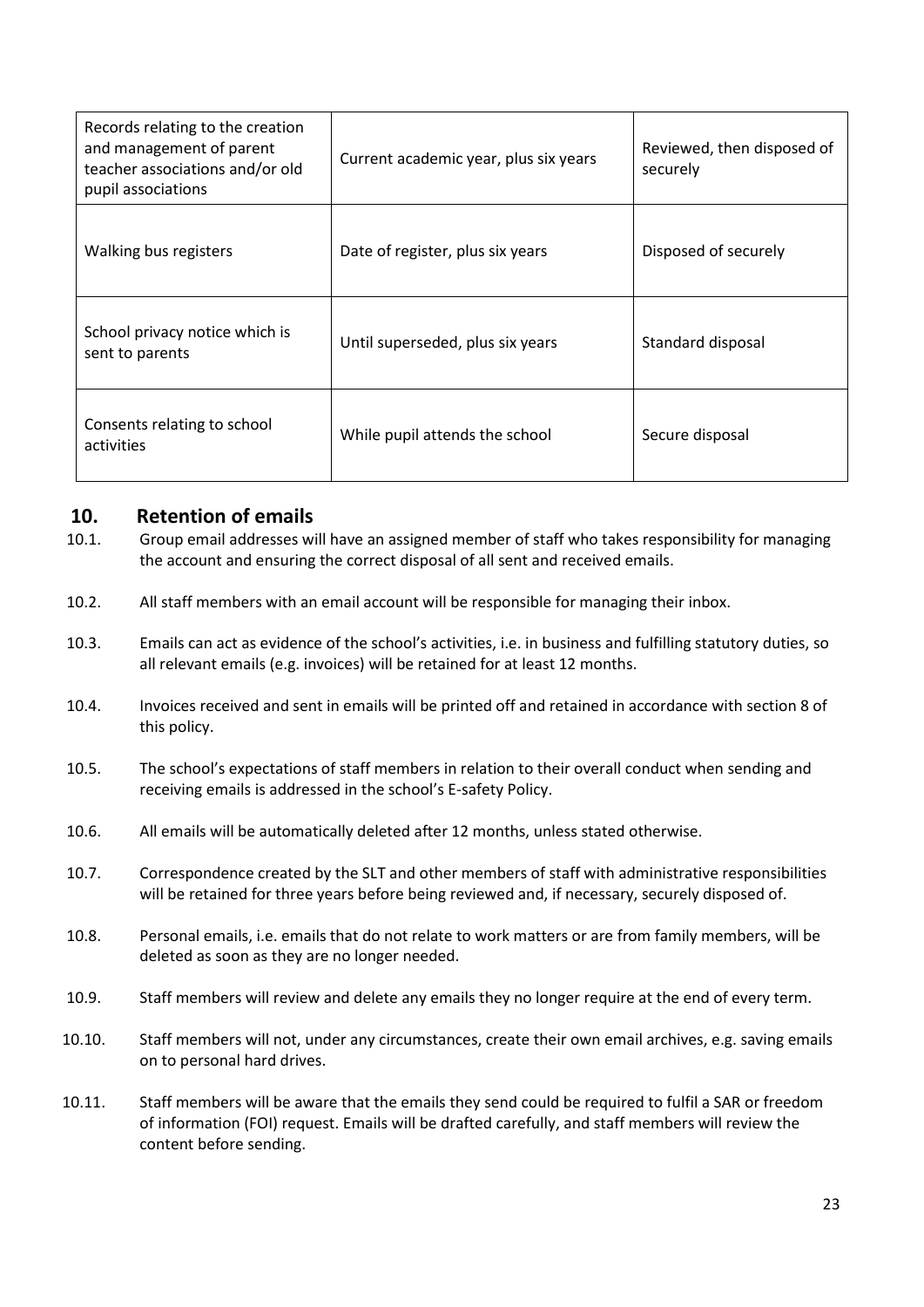- 10.12. Individuals, including children, have the right to submit an SAR to gain access to their personal data to verify the lawfulness of the processing – this includes accessing emails.
- 10.13. All SARs will be handled in accordance with the school's Data Protection Policy.
- 10.14. FOI requests will be handled in accordance with the school's Freedom of Information Policy.
- 10.15. When handling a request for information, the DPO will speak to the requestor to clarify the scope of the request and whether emails will be required to fulfil the SAR or FOI request.
- 10.16. Where an SAR has been made electronically, the information will be provided in a commonly used electronic format.
- 10.17. All requests will be responded to without delay and at the latest, within one month of receipt.
- 10.18. If a request is manifestly unfounded, excessive or repetitive, a fee will be charged. All fees will be based on the administrative cost of providing the information.
- 10.19. Where a request is manifestly unfounded or excessive, the school holds the right to refuse to respond to the request. The individual will be informed of this decision and the reasoning behind it, as well as their right to complain to the supervisory authority and to a judicial remedy, within one month of the refusal.
- 10.20. Staff members will discuss any queries regarding email retention with the DPO.

#### **11. Identifying information**

- 11.1. Under the UK GDPR, all individuals have the right to data minimisation and data protection by design and default – as the data controller, the school ensures appropriate measures are in place for individuals to exercise this right.
- 11.2. Wherever possible, the school uses pseudonymisation, also known as the 'blurring technique', to reduce the risk of identification.
- 11.3. Once an individual has left the school, if identifiers such as names and dates of birth are no longer required, these are removed or less specific personal data is used, e.g. the month of birth rather than specific date – the data is blurred slightly.
- 11.4. Where data is required to be retained over time, e.g. attendance data, the school removes any personal data not required and keeps only the data needed – in this example, the statistics of attendance rather than personal information.

#### **12. Storing and protecting information**

- 12.1. The Assistant Headteacher, Facilities and Resources will undertake a risk analysis to identify which records are vital to school management, and these records will be stored in the most secure manner.
- 12.2. The Managed Service Provider will conduct a backup of information on a termly basis to ensure that all data can still be accessed in the event of a security breach, e.g. a virus, and prevent any loss or theft of data.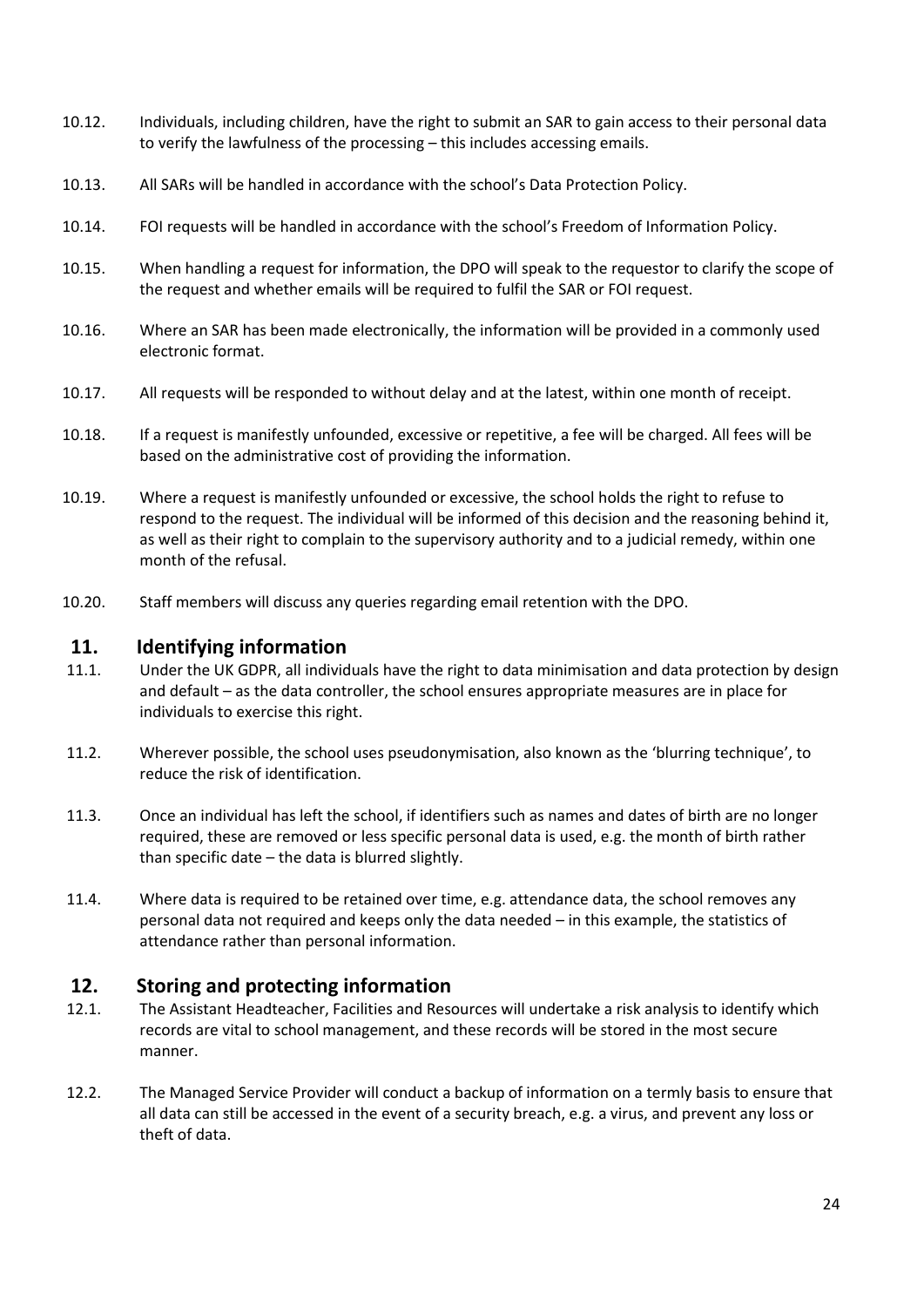- 12.3. Where possible, backed-up information will be stored off the school premises, using a central backup service, operated by the LA. The data controller will ensure that the location of the cloud storage and the security offered is appropriate for the information and records stored on it.
- 12.4. Confidential paper records are kept in a locked filing cabinet, drawer or safe, with restricted access.
- 12.5. Confidential paper records are not left unattended or in clear view when held in a location with general access.
- 12.6. Any room or area where personal or sensitive data is stored will be locked when unattended.
- 12.7. Digital data is coded, encrypted or password-protected, both on a local hard drive and on a network drive that is regularly backed up off-site.
- 12.8. Where data is saved on removable storage or a portable device, the device is kept in a locked and fireproof filing cabinet, drawer or safe when not in use.
- 12.9. Memory sticks are not used to hold personal information unless they are password-protected and fully encrypted.
- 12.10. All electronic devices are password-protected to protect the information on the device in case of theft.
- 12.11. Where possible, the school enables electronic devices to allow the remote blocking or deletion of data in case of theft.
- 12.12. Staff and governors do not use their personal laptops or computers for school purposes.
- 12.13. All members of staff are provided with their own secure login and password, and every computer regularly prompts users to change their password.
- 12.14. Emails containing sensitive or confidential information are password-protected or sent via a secure encrypted or data transfer system to ensure that only the recipient is able to access the information. The password will be shared with the recipient in a separate email.
- 12.15. Personal information is never put in the subject line of an email.
- 12.16. Circular emails to parents are sent blind carbon copy (bcc), so email addresses are not disclosed to other recipients.
- 12.17. When sending confidential information by fax, staff always check that the recipient is correct before sending.
- 12.18. Where personal information that could be considered private or confidential is taken off the premises, either in an electronic or paper format, staff take extra care to follow the same procedures for security, e.g. keeping devices under lock and key. The person taking the information from the school premises accepts full responsibility for the security of the data.
- 12.19. If documents that have been taken off the school premises will be left unattended, the staff member will leave the documents in the locked boot of a car or keep them on their person.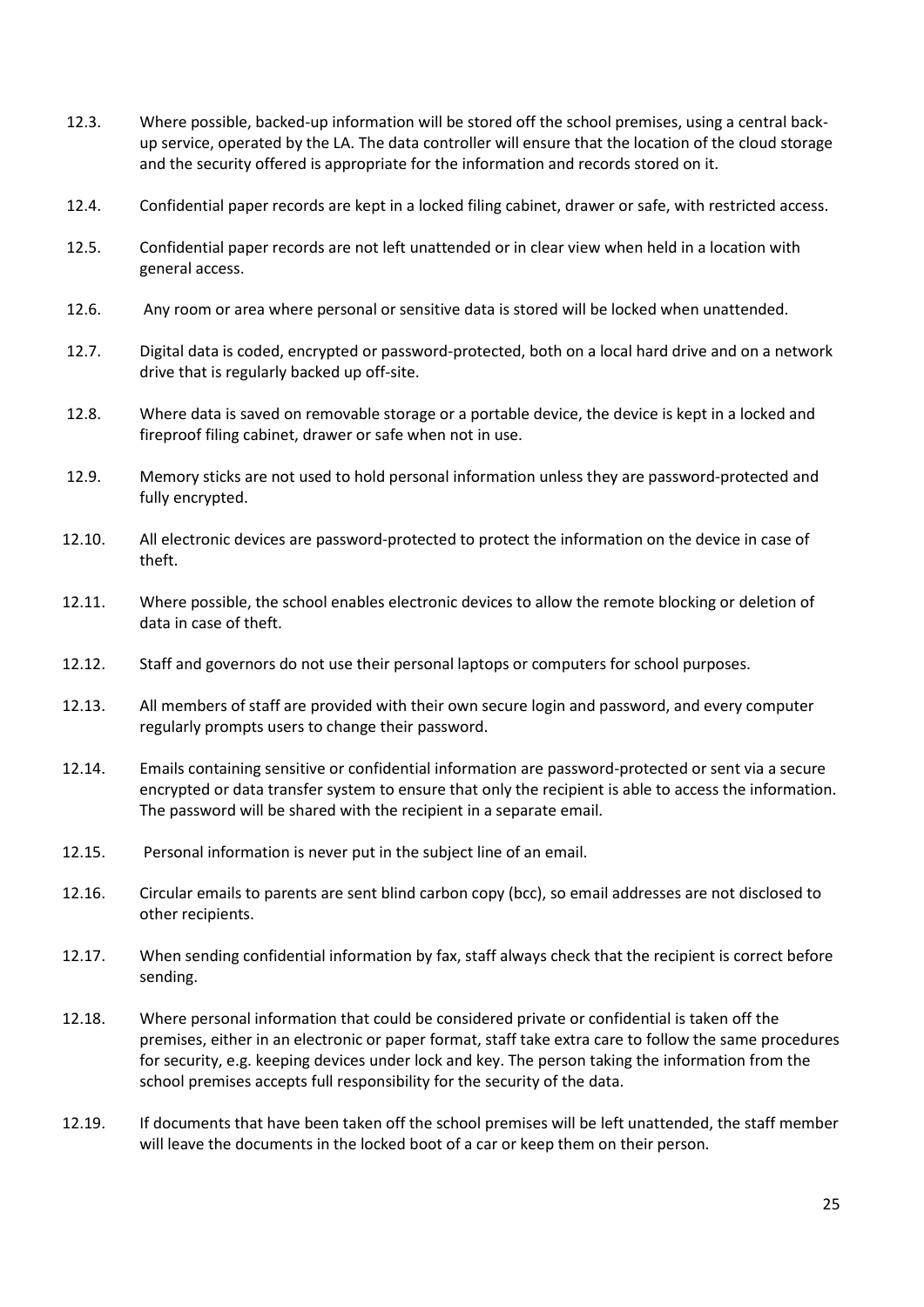- 12.20. A record will be kept of any document that is taken off the school premises that logs the location of the document and when it is returned to the school site, this includes records that are digitally remotely accessed.
- 12.21. Before sharing data, all staff always ensure that:
	- they are allowed to share it
	- adequate security is in place to protect it
	- who will receive the data has been outlined in a privacy notice
- 12.22. The school has data sharing agreements with all data processors and third parties with whom data is shared. These agreements are developed by the DPO and cover information about issues such as access controls and permissions.
- 12.23. A record is kept of what level of access each staff member has to data. This record details information including:
	- what level of access each staff member has
	- limits on how staff members access data
	- what actions staff members can perform
	- what level of access is changed or retained when a staff member changes role within the school
	- who is able to authorise requests to change permissions and access
- 12.24. All staff members will implement a 'clear desk policy' to avoid unauthorised access to physical records containing sensitive or personal information. All confidential information will be stored in a securely locked filing cabinet, drawer or safe with restricted access.
- 12.25. Under no circumstances are visitors allowed access to confidential or personal information. Visitors to areas of the school containing sensitive information are supervised at all times.
- 12.26. Staff are required to use their school login details to use photocopiers and printers.
- 12.27. The physical security of the school's buildings and storage systems, and access to them, is reviewed termly by Interserve. If an increased risk in vandalism, burglary or theft is identified, this will be reported to the headteacher and extra measures to secure data storage will be put in place.
- 12.28. All systems that allow staff and pupils to remotely access information from the school's network whilst they are not physically at the school have strong security controls in place which are reviewed termly by the data controller.
- 12.29. The data controller decides what restrictions are necessary to prevent information or records being downloaded, transferred or printed while the user is not on the school site.
- 12.30. The school takes its duties under the UK GDPR seriously and any unauthorised disclosure may result in disciplinary action.
- 12.31. The Assistant Headteacher, Facilities and Resources is responsible for continuity, and recovery measures are in place to ensure the security of protected data.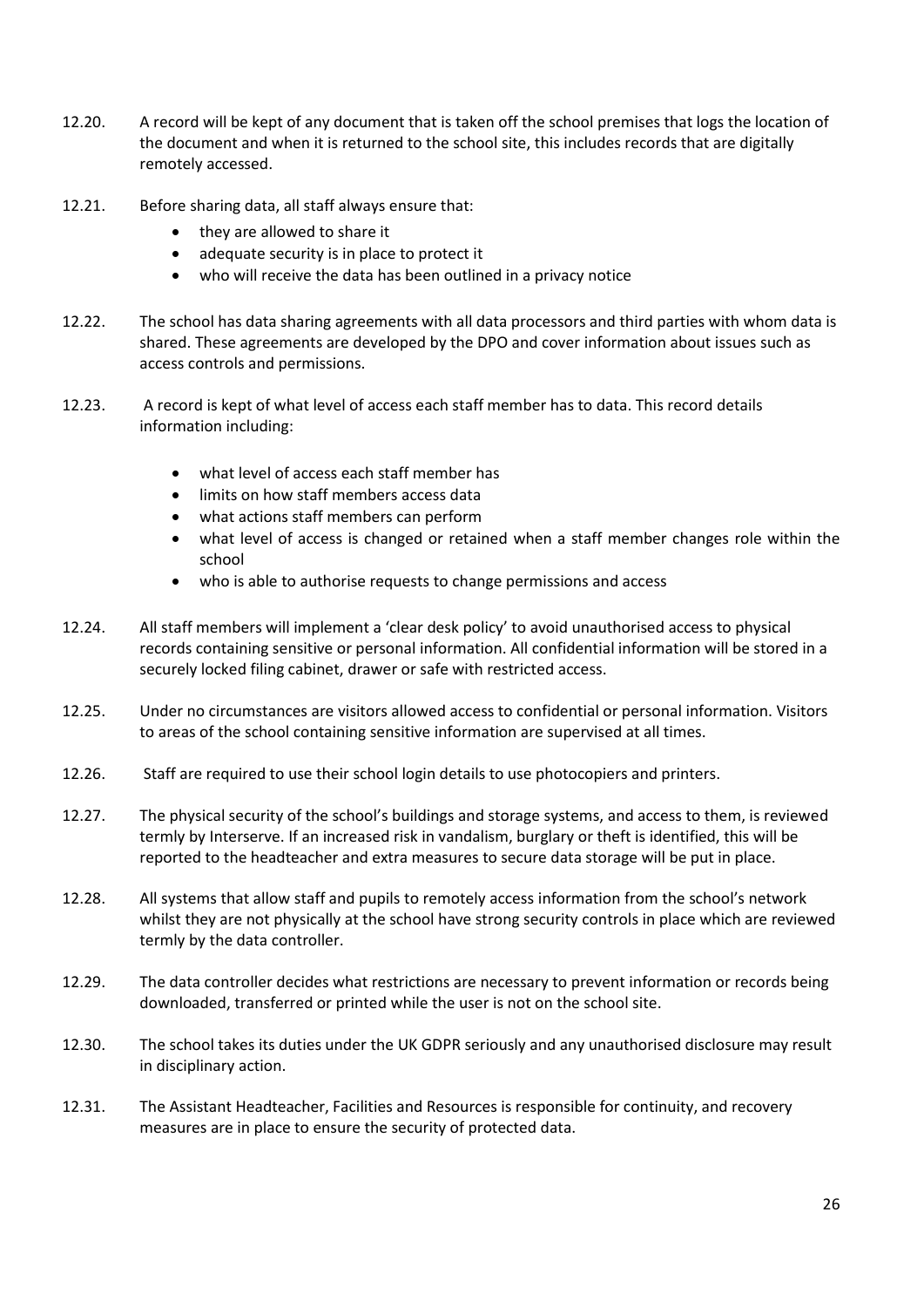12.32. Any damage to or theft of data will be managed in accordance with the school's Security Breach Management Plan.

#### <span id="page-26-0"></span>**13. Accessing information**

- 13.1. We are transparent with data subjects, the information we hold and how it can be accessed.
- 13.2. All members of staff, parents of registered pupils and other users of the school, e.g. visitors and third-party clubs, are entitled to:
	- know what information the school holds and processes about them or their child, and why
	- understand how to gain access to it
	- understand how to keep it up-to-date
	- understand what the school is doing to comply with its obligations under the UK GDPR
- 13.3. All members of staff, parents of registered pupils and other users have the right, under the UK GDPR, to access certain personal data being held about them or their child.
- 13.4. Personal information can be shared with pupils once they are considered to be at an appropriate age and responsible for their own affairs, although this information can still be shared with parents.
- 13.5. Pupils who are considered to be at an appropriate age to make decisions for themselves are entitled to have their personal information handled in accordance with their rights.
- 13.6. The school will adhere to the provisions outlined in the school's GDPR Data Protection Policy when responding to requests seeking access to personal information.

#### <span id="page-26-1"></span>**14. Digital continuity statement**

- 14.1. Digital data that is retained for longer than six years will be named as part of a digital continuity statement.
- 14.2. The data will be archived to dedicated files on the school's server, which are password-protected this will be backed-up in accordance with section 12 of this policy.
- 14.3. Memory sticks will never be used to store digital data subject to a digital continuity statement.
- 14.4. The Managed Service Provider will review the storage methods annually and, where appropriate, added them to the digital continuity statement.
- 14.5. The following information will be included within the digital continuity statement:
	- a statement of purpose and requirements for keeping the records
	- the names of the individuals responsible for long term data preservation
	- a description of the information assets to be covered by the digital preservation statement
	- a description of when the record needs to be captured into the approved file formats
	- a description of the appropriate supported file formats for long term preservation
	- a description of the retention of all software specification information and licence information
	- a description of how access to the information asset is to be managed in accordance with the DPA 1998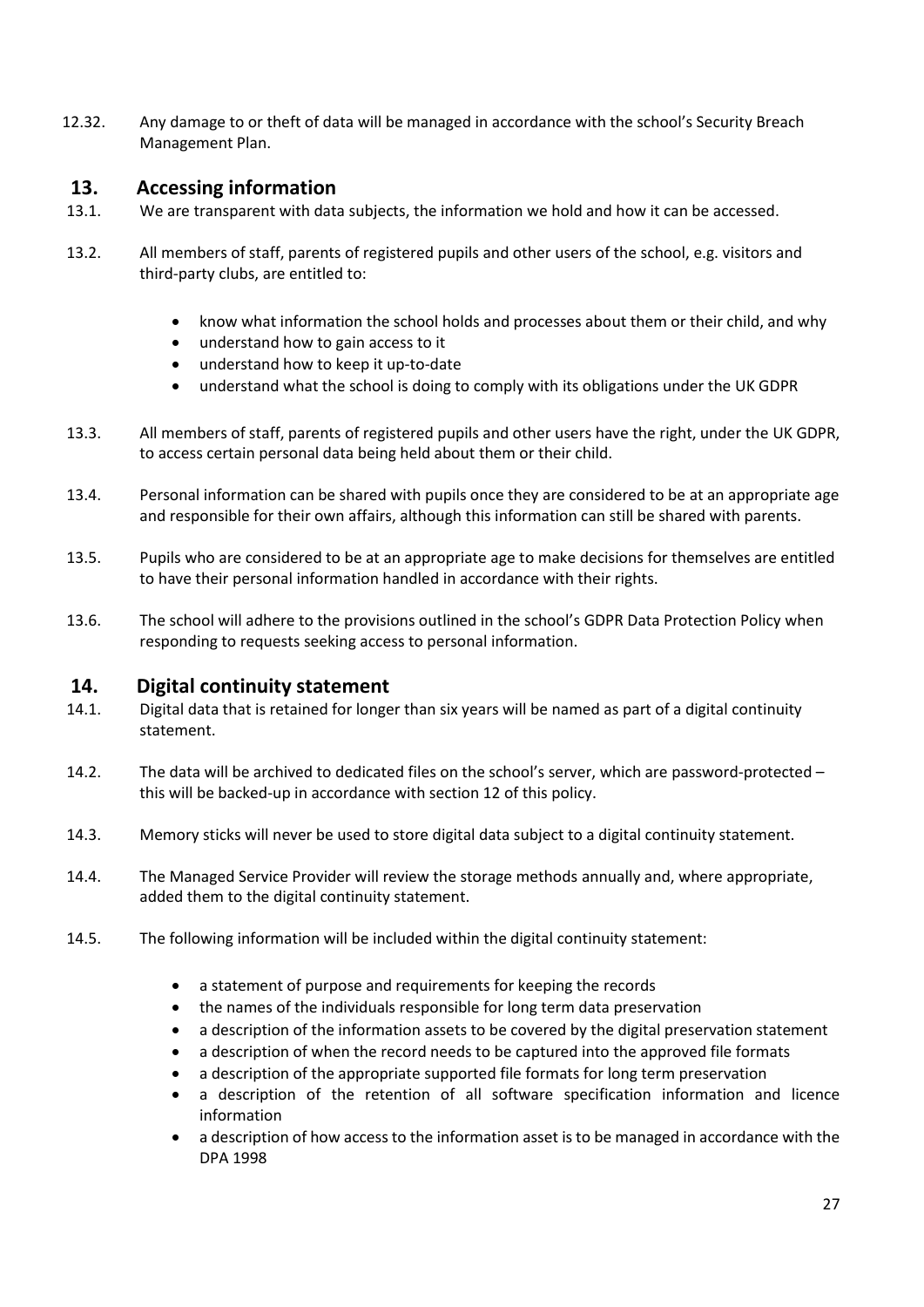# <span id="page-27-0"></span>**15. Information audit**

- 15.1. The school conducts information audits on an annual basis against all information held by the school to evaluate the information the school is holding, receiving and using, and to ensure that this is correctly managed in accordance with the UK GDPR. This includes the following information:
	- paper documents and records
	- electronic documents and records
	- databases
	- microfilm or microfiche
	- sound recordings
	- video and photographic records
	- hybrid files, containing both paper and electronic information
	- knowledge
	- apps and portals
- 15.2. The information audit may be completed in a number of way, including, but not limited to:
	- interviews with staff members with key responsibilities to identify information and information flows, etc.
	- questionnaires to key staff members to identify information and information flows, etc.
	- a mixture of the above
- 15.3. The Assistant Headteacher, Facilities and Resources is responsible for completing the information audit. The information audit will include:
	- the school's needs
	- the information needed to meet those needs
	- the format in which it is stored
	- how long it needs to be kept for
	- vital records status and any protective marking
	- who is responsible for maintaining the original document
- 15.4. The Assistant Headteacher, Facilities and Resources will consult with staff members involved in the information audit process to ensure that the information is accurate.
- 15.5. Once it has been confirmed that the information is accurate, name of individual will record all details on the school's Information Asset Register.
- 15.6. An information asset owner is assigned to each asset or group of assets. They will be responsible for managing the asset appropriately, ensuring it meets the school's requirements, and for monitoring risks and opportunities.
- 15.7. The information displayed on the Information Asset Register will be shared with the headteacher to gain their approval.

#### <span id="page-27-1"></span>**16. Disposal of data**

16.1. Where disposal of information is outlined as standard disposal, this will be recycled appropriate to the form of the information, e.g. paper recycling, electronic recycling.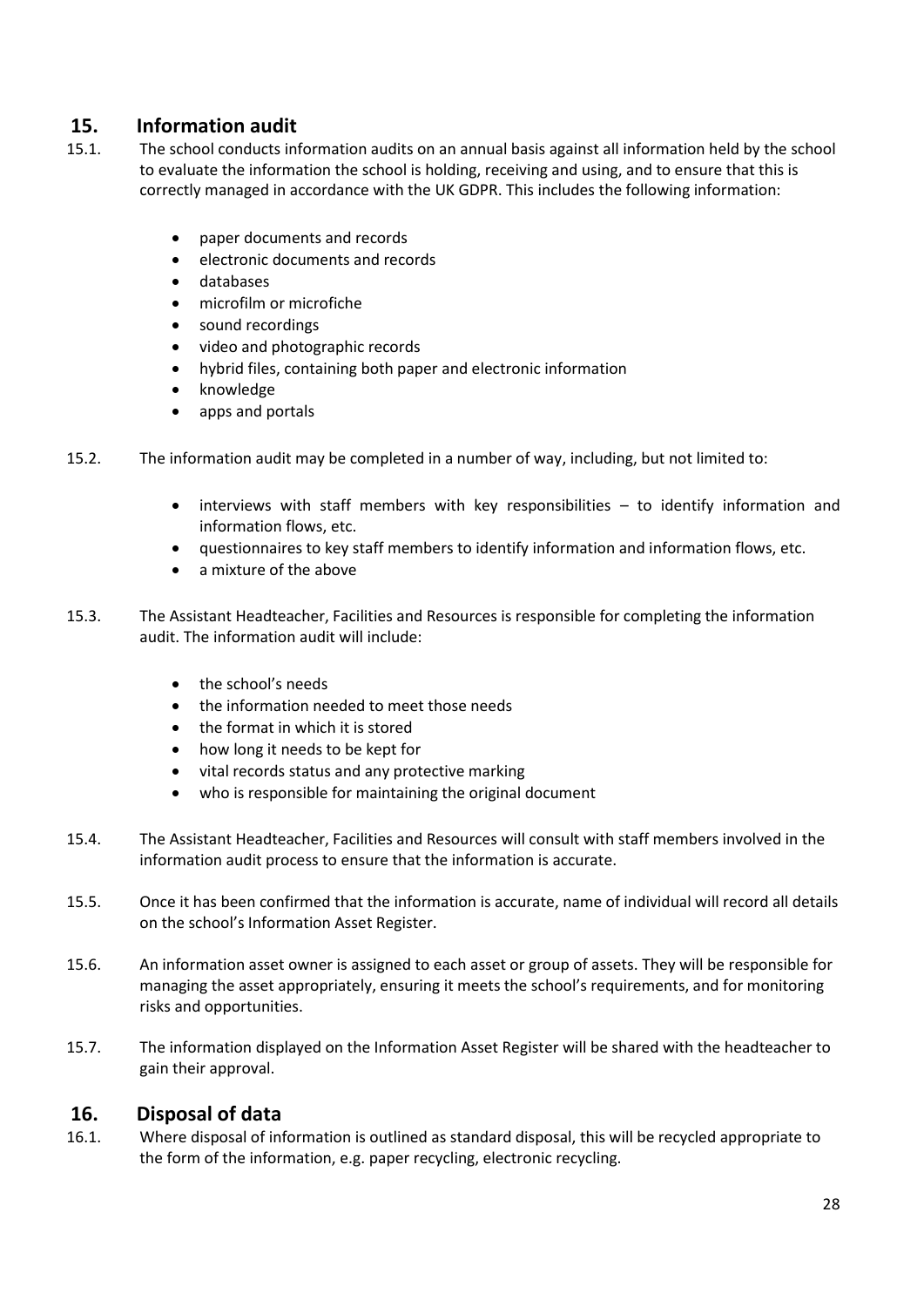- 16.2. Where disposal of information is outlined as secure disposal, this will be shredded or pulped and electronic information will be scrubbed clean and, where possible, cut. The Assistant Headteacher, Facilities and Resources will keep a record of all files that have been destroyed.
- 16.3. Where the disposal action is indicated as reviewed before it is disposed, the Assistant Headteacher, Facilities and Resources will review the information against its administrative value – if the information should be kept for administrative value, the Assistant Headteacher, Facilities and Resources will keep a record of this.
- 16.4. If, after the review, it is determined that the data should be disposed of, it will be destroyed in accordance with the disposal action outlined in this policy.
- 16.5. Where information has been kept for administrative purposes, the Assistant Headteacher, Facilities and Resources will review the information again after three years, and conduct the same process. If it should be destroyed, it will be destroyed in accordance with the disposal action outlined in this policy. If any information is kept, the information will be reviewed every subsequent three years.
- 16.6. Where information must be kept permanently, this information is exempt from the normal review procedures.

# **17. School closures and record keeping**

#### **Academy conversion**

- 17.1. If the school closes and subsequently becomes an academy, all records relating to pupils who are transferring to the academy will be transferred.
- 17.2. If the school will retain the existing building when it converts to an academy, all records relating to the management of the buildings will be transferred.
- 17.3. All other records created and managed when the school was part of the LA will become the responsibility of the LA.

#### **Sale or re-use of the site**

17.4. If the school site is being sold or re-allocated to another use, the LA will take responsibility for the records from the date the school closes.

#### **Merger of schools**

- 17.5. If the school merges with another school to create one school, the new school will be responsible for retaining all current records originating from the former schools.
- 17.6. The data controller will determine the outcome of each group of records; these outcomes are as follows:
	- securely destroy all records that are expired and due for disposal, in accordance with the retention periods outlined in this policy
	- transfer to the successor school or academy all records that are current and that will be required by the new school or academy
	- transfer to the LA all records that are dormant but still need to be retained to comply with legal and business retention requirements
	- transfer to the local record office any records with historical value